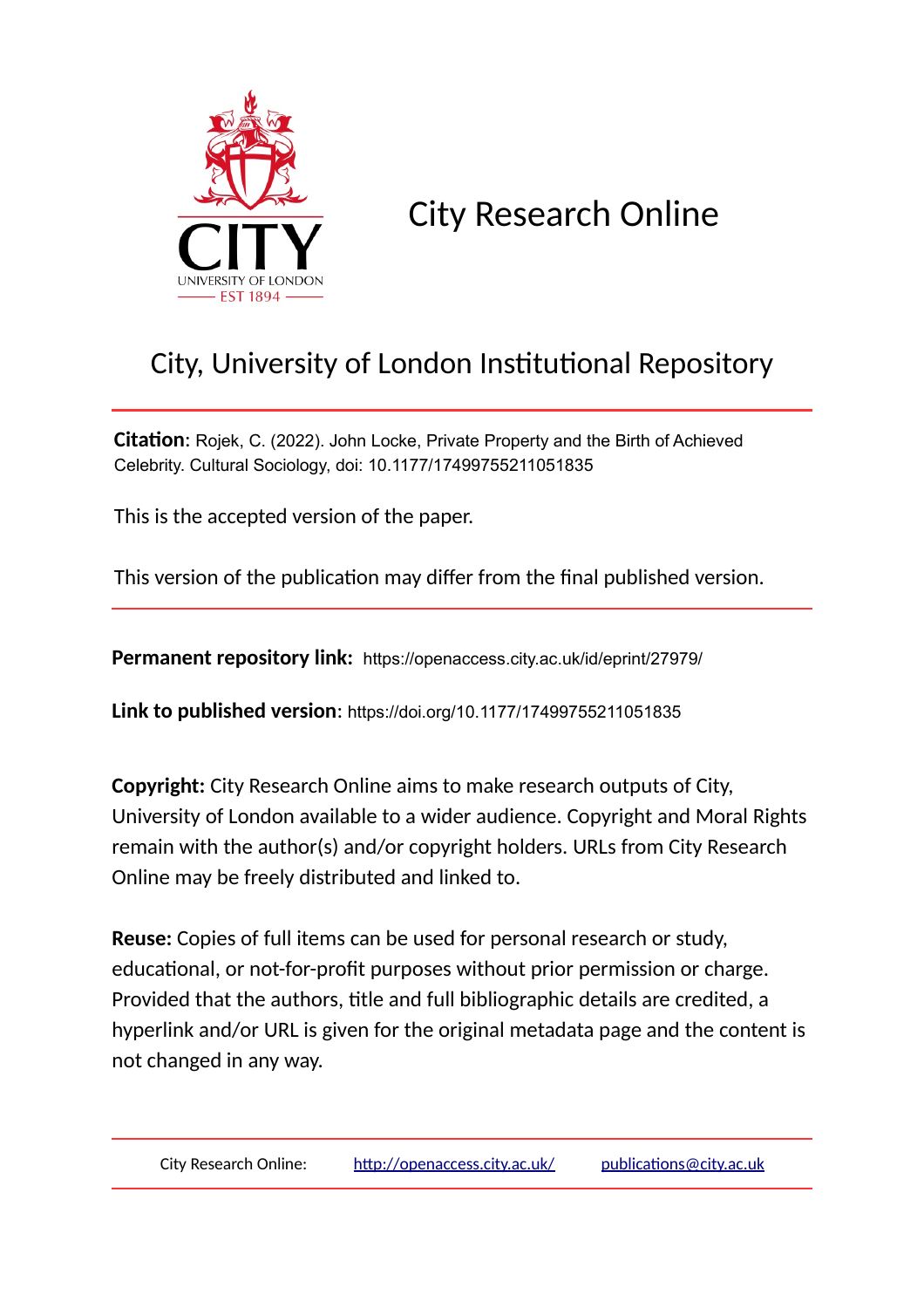#### **JOHN LOCKE, PRIVATE PROPERTY AND THE BIRTH OF ACHIEVED CELEBRITY**

Abstract

This paper argues that John Locke's defence of Natural Rights and private property are prerequisites in the rise of achieved celebrity. It addresses how the rights of private property are anterior to taking 'the ordinary citizen' as an object of attention capital.

The path taken here will be to set forth the case that the emergence of the interests of private property in England, in the mid to late  $17<sup>th</sup>$  century, was an indispensable precondition for the rise of achieved celebrity. It goes without saying that the term 'achieved celebrity' would have meant nothing to Locke. Today, in the study of celebrity the term is associated with the distinction between Ascribed and Achieved Celebrity (Rojek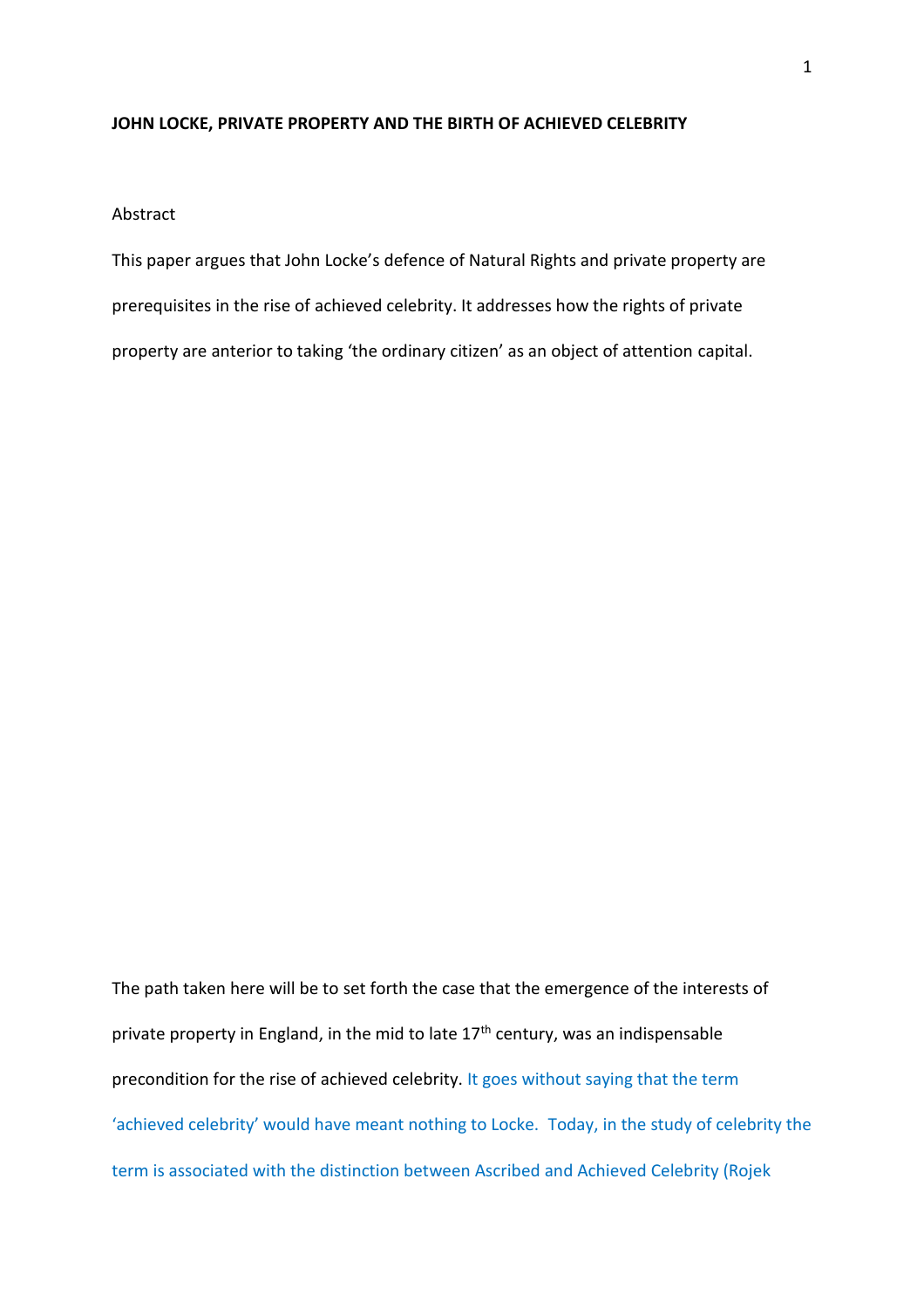2001). Briefly, *Ascribed Celebrity* refers to the decantation of fame by virtue of privileged genealogy or occupancy of constitutional position. The children of a Monarch or the elected representative of the highest office of the land are finally famous by virtue of blood or the ballot box. *Achieved Celebrity* is a matter of acquiring fame by reason of talent, accomplishment and/or the unregulated social engineering of Cultural Intermediaires and the Media (Rojek 2001). Because these categorical post-Lockian concerns have minimal bearing upon his defence of property and its implications for surpassing hierarchy and tradition , they will simply be referenced in this paper. Anyone who understands the argument that is about to unfold will quickly see that Locke unintentionally lit the powder keg to the *distrait* of Ascribed Celebrity. It goes without saying that he was not alone in this. Hobbes, Rousseau, Voltaire and many others challenged the traditional rule of Church and Crown. In particular, the influence of Hobbes on Locke's thinking about 'possessive individualism' has been clearly established (Macpherson 1964). But there are good grounds to propose here that Locke, writing in the  $17<sup>th</sup>$  century was nothing less than the hitherto unacknowledged father of what is now called Achieved Celebrity. Today, Locke is commonly portrayed as a forerunner of the case for universal human rights (Schouls 1992; Lamprecht 2020). This is misleading because Locke's argument is confined to a defence of male, private property rights. The rights of women and the propertyless do not figure (Stevens 2009). However, making the case that his philosophical writings are crucial, provides a useful 'prehistory' to the conventional view of historians which place the birth of celebrity in the mid 18<sup>th</sup> century (Lilti 2017). For Locke's theory of Natural Rights defence of private property falls back at every point to the espousal of freedom ultimately irrespective of gender, sexual orientation, wealth, status or any other biological or social distinction, one might care to mention. 'Property,' writes Locke, 'is from the Right of Man ... for the Subsistence and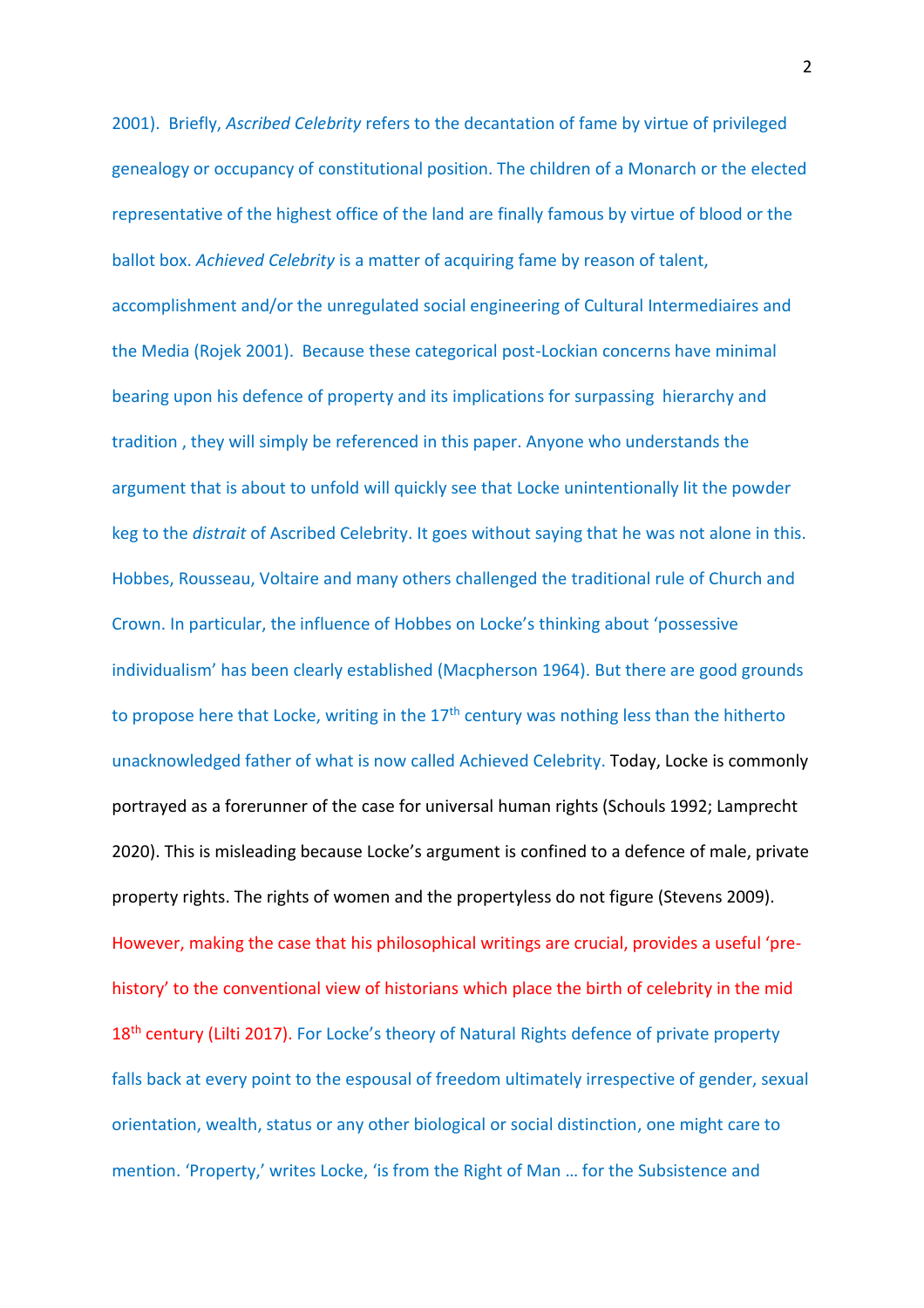Comfort of his Life (and) for the Advantage of the Proprietor' (Locke 1960: 209). It is not therefore an asset of the prerogative of the Monarch. It must be remembered that Locke refined his ideas in the context of profound, entrenched political unrest. His youth and majority passed in the deluge of the Civil Wars (1642-1651), and what historians now commonly call *the interregnum* i.e. the period, following the establishment of the Cromwellian protectorate, when England was ruled by various types of Republican government (1649-1660) and the *Restoration*. His middle years were passed in the reinvigorated Stuart dynasty with all of the *travails* of national religious bigotry and civil disorder that it entailed. Indeed, during this period, Locke was driven into exile to the Netherlands for fear of being arrested as an insurrectionist. He only returned with the *Glorious Revolution* (1688) (1). Locke's personality and ideas then, were formed in the midst of immense national upheaval. He witnessed the death throes of absolutist monarchy and the rise and fall of the Republican succession. In the midst of this he assembled a position on Natural Rights that challenges the authority of both monarchical and religious absolutism. *Contra* the common view, his *Two Treatises of Government* do not exactly constitute a full-blown theory of individual rights (Locke 1960; Stevens 1997). However, in laying at the door of private property what Luther had achieved for individual religious conscience, namely the right of self-determination, it made this development logically inevitable. On the question of celebrity, an unintended consequence of his thought was to lever fame from the curatorship of Court Society and the decree of the Church (Elias 1983). Needless to say, the Court Society of Locke's day did not *determine* fame. Even in the severely restricted circumstances of a Society in which fame was governed by the *entente* between the Crown and the Church it was always feasible for fame to be achieved by dint of talent and accomplishment. Having said that, Court Society overwhelmingly legitimated the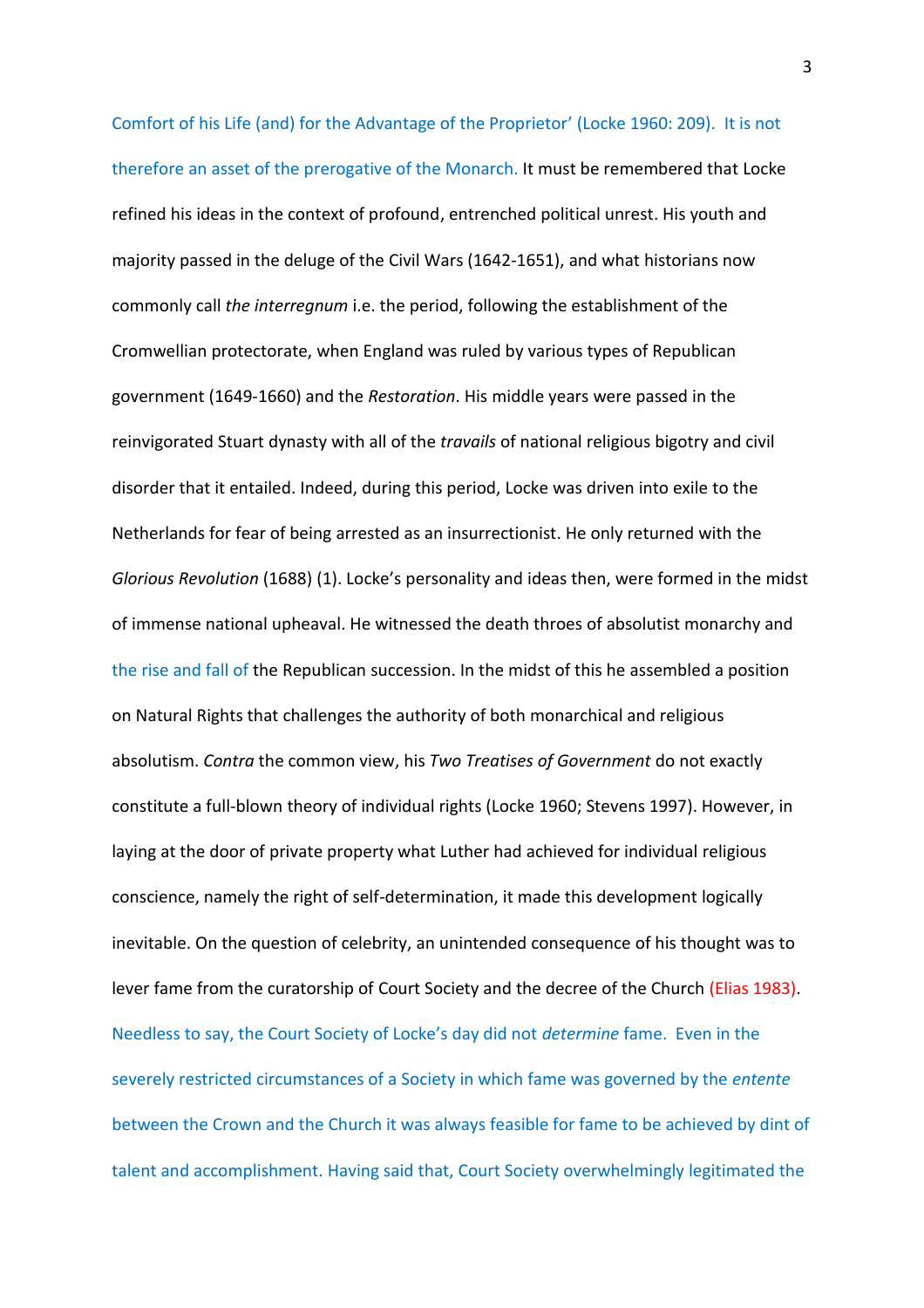priority of the established hierarchy of Ascribed Celebrity. Locke's defence of Natural Rights and private property made the challenge of what is now called Achieved Celebrity

inevitable. It made private property relations, above all the character of private personality, a new and vigorous focus of public attention that was not finally unamenable to regulation 'from above'. The *entente* between Church and Crown was consistent with the wider general texture in traditional society for exploring the vast topic of meaningful being. Despite the Christian edict in the *Gospel of Matthew , 'blessed are the meek, for they shall inherit the earth',* meaningful being was mostly, an attribution of the religious clerisy and Court Society (Matthew 1784: 5:5). It was indissoluble from the question of *duration*. This is a complex, contradictory historical subject. However, for the sake of the concerns of this paper it may be reduced to a simple precept: what is famous, is what lasts. The Church identified renown with fitness of earthly conduct for passage to the afterlife, while the monarchy linked it with the posterity of rule. In both cases, it was taken for granted that personal value and social worth could only be ultimately reckoned in the *longue duree*. Kantorowicz's famous study of Medieval Political Theology argues that duration was so fundamental to Medieval cosmology, that the Church and Crown proposed that it is legally proper to hold that the Monarch possesses two bodies i.e. a mortal body, that ages and dies, and a socio-historical body that is transpersonal and infinite (Kantorowicz 1967). This twinned notable renown in life with potentially infinite, (Ascribed) posthumous fame. It also means that only with the death of the noteworthy person can the question of the worth of fame be conclusively settled. It might be said that a by-product of Locke's thinking was to decouple personal worth and social recognition from the scale of formalized legacy. Contingency, immediacy and ephemerality were now brought to the fore as equally tenable identifying characteristics of fame. Traditional cultures of fame that link the status with the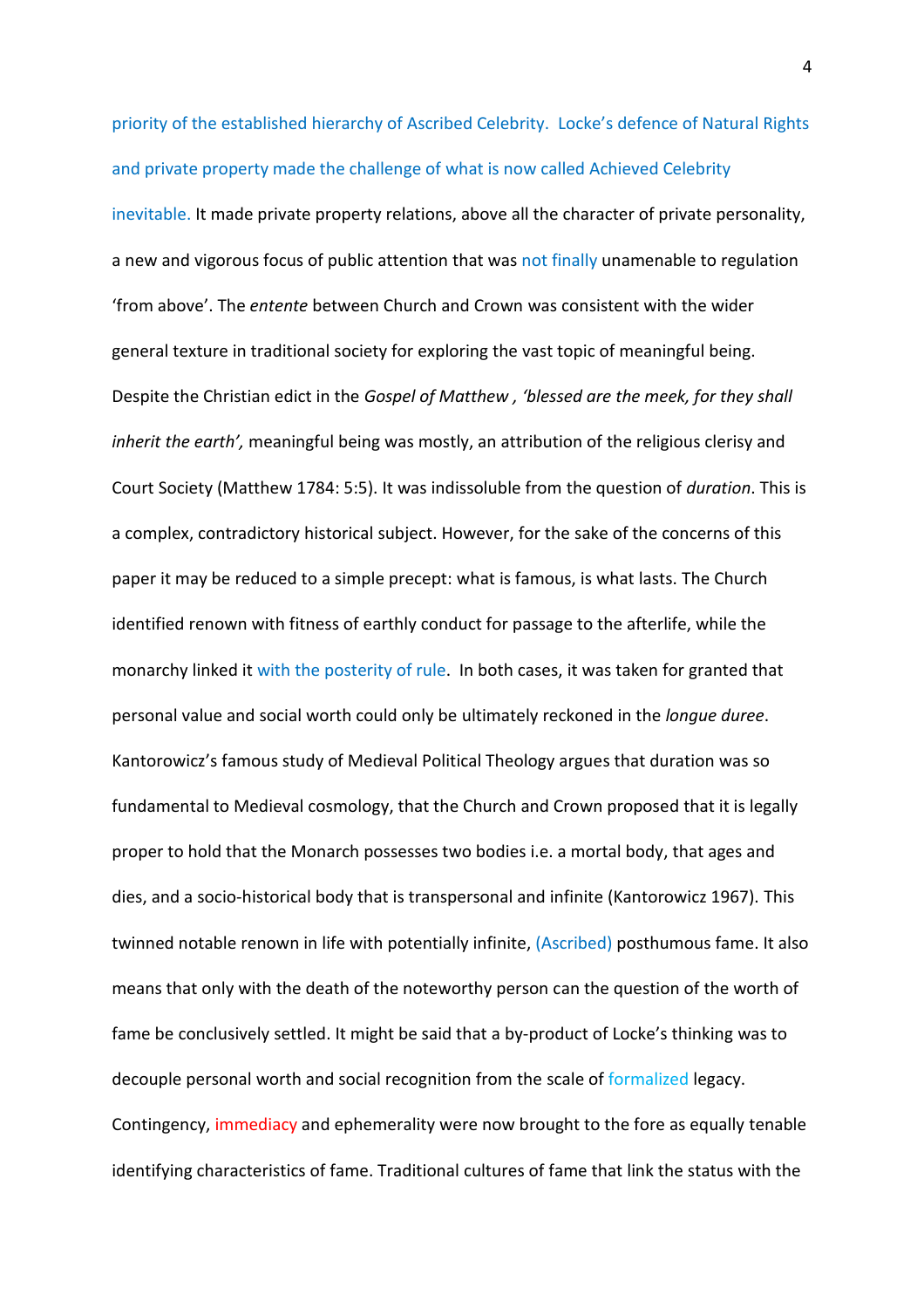temporalities of decades, centuries, millenia and eternity, are now challenged with a new culture that values the worth of personal celebrity in terms of 'the moment'. To understand how this new understanding of fame emerged as an adjunct of Locke's thought, it is vital, briefly, to examine the foundation of his system of thinking. For in discounting human barriers to the enquiry of the mind, this system also dismantled restraints on the construction and expression of personality.

#### Empiricism

Braudy has elucidated the links between the Italian Renaissance and what is now called 'celebrity' (Braudy 1997). This is again a useful reminder that Locke should not be classfied as some sort of isolated precursor of celebrity understood as a matter of individual possession, rather than the decree of the Crown or imprimatur of the Church. It also highlights what is distinctive about his contribution. Namely, his insistence on the importance of observation, experience and testing in establishing valid data and useful propositions. The logic of Locke's defence of Natural Rights and his more localized defence of the Rights of private property is that it is within the dominion of the individual to project, exchange and debate so long as it remains within the limit of the laws of the protection and serenity of the majority. Locke regards the State of Nature, by which all knowledge ultimately derives to be a condition,

> wherein all the Power and Jurisdiction is reciprocal, no one having more than another: there being nothing more evident then that Creatures of the same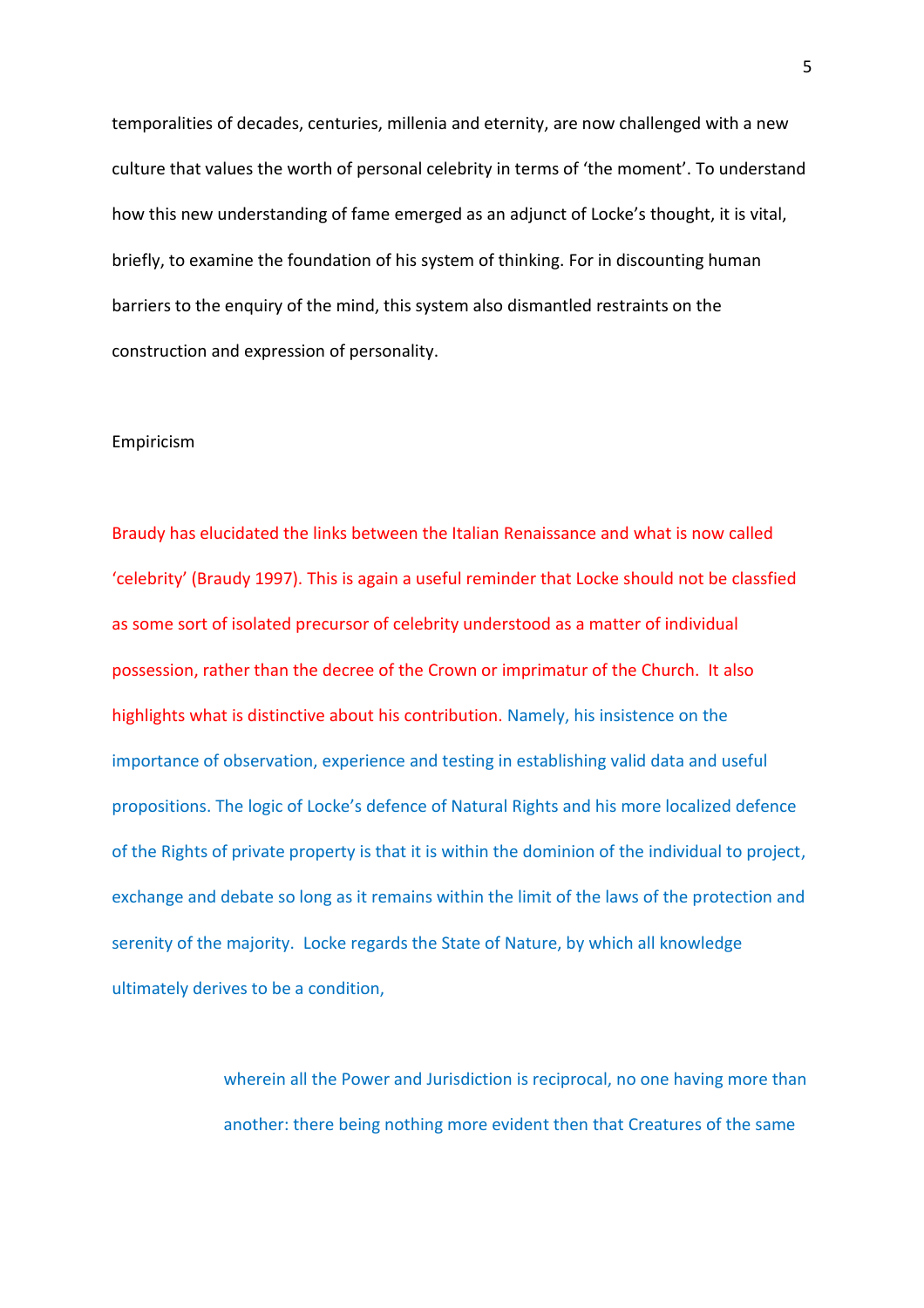species and rank promiscuously born to all of the same advantages of Nature, and the use of the same faculties, should also be equal one amongst another without Subordination or Subjection (Locke 1960:269).

Locke's arguments utilize and advance the philosophy of knowledge known as Empiricism (Locke 1975). According to Empiricism, what is experienced and what has been experienced (in history and custom) is the sum of human knowledge. Note the inclusive nature of this perspective. Locke proposed that *all* experience contributes to the aggregate of human knowledge. This is because cognition and the senses are universal properties. In addition, Empiricism underwrites contingency and immediacy and ephemerality as unavoidable consequences of the production, exchange and distribution of knowledge. Compared with Ascribed forms of authority, sanctioned by religion and the monarchy, Empiricism is an innately generative and disruptive philosophy. Ultimately, it turns knowledge over to a justin-time principle whereby, the fruits of cognition are continuously and irrevocably subject to induction and testing. It is quite alien to Locke's procedure to maintain that experience and cognition end in permanent settlement. Contingency, immedicacy and ephemerality are the recognized order of the day. So far, this would seem to situate Locke on the side of extolling the virtue of breaking artificial boundaries on knowledge and experience and replacing them with some sort of anarchy of ideas. In fact, Empiricism has no patience with the hypothesis that liberating private property and fame from the external rule of Church and Crown must turn the enquiries of the mind over to a cognitive free for all. Locke was not interested in imposing new restraints upon what is, and what can be, empirically known. To be sure, Empiricism, as a whole, is hugely sceptical that the business of searching for eternal truths and deducing everlasting conclusions from them, has any validity whatsoever.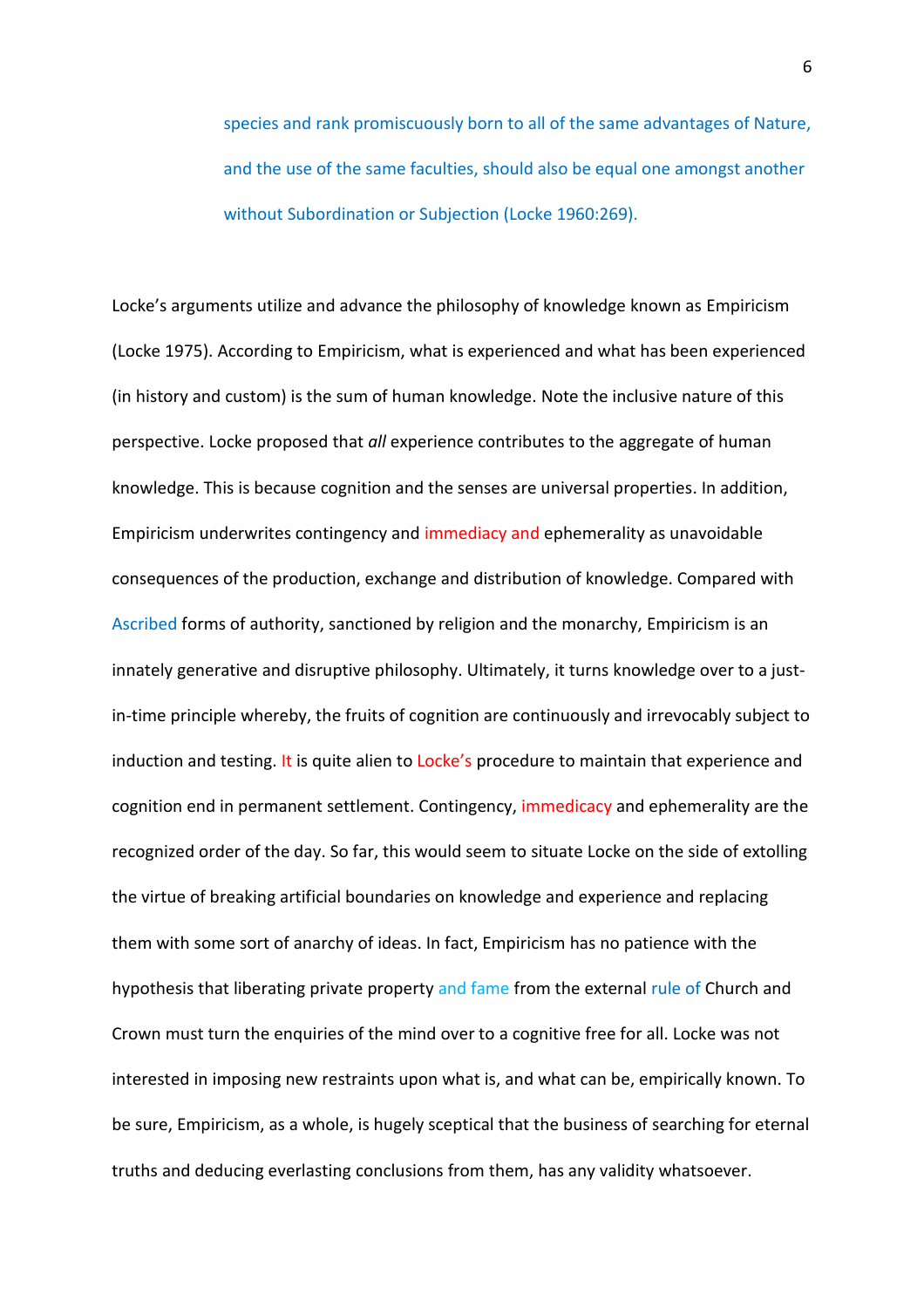Despite acknowledging the omnipresence of contingency and ephemerality, Empiricism consecutively attests to provide a new footing in human affairs. That is, the philosophical and methodological means with which to differentiate credible, trustworthy, testable, knowledge from unsound, incomprehensible varieties. Locke is fully aware of the political and moral implications of this. In his words:

> Reason, which is that Law, that teaches all Mankind, who will but consult it, that being all equal and independent, no one ought to harm another in his Life, Health, Liberty or Possessions … And being furnished with like Faculties, sharing all in one Community of Nature, there cannot be supposed any such *Subordination* among us, that may authorize us to destroy one another, as if we were made for one anothers uses (Locke 1960: 171, emphasis in original).

That readers today often find these arguments platitudinous is a measure of Locke's achievement in normalizing the perspective. The shift he made was not merely contrary to convention, it spelled danger to the established order of power. At the time, the paramount philosophies of knowledge, were Aristotelian philosophy and Deism. For Aristotle, experience is explained as nothing but the cognitive expression of the operation of unavoidable, implacable, mechanical laws. According to this perspective, the mind does not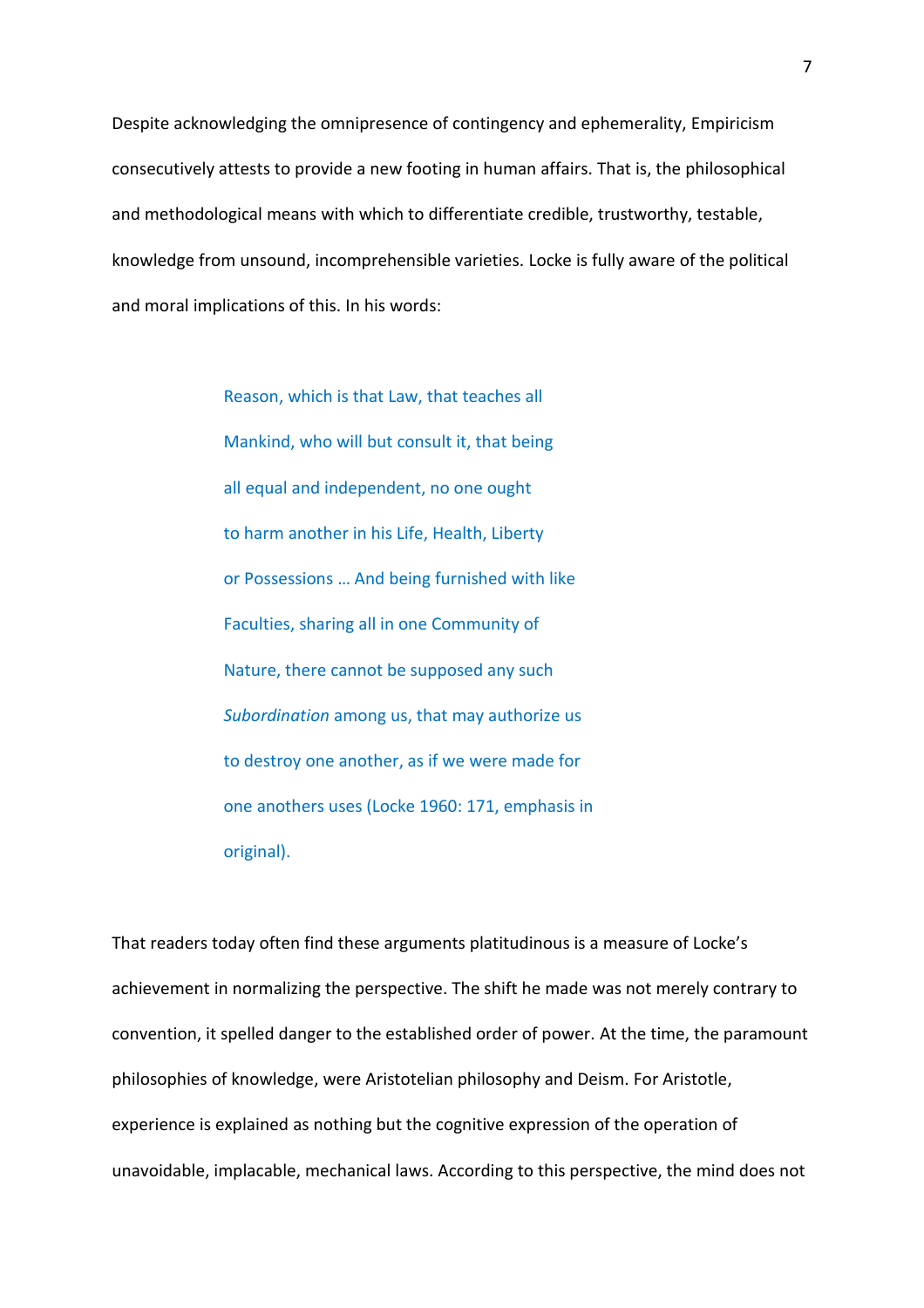so much interpret the world as gradually reveal the inner properties that bring order to the senses. Hence, knowledge is not held to be driven by ceaseless innovation but by a sort of homing instinct that eventually makes perception and comprehension correspond with the underlying eternal, appointed order.

For its part, Deism also holds that experience is governed by laws. These impinge upon experience and cognition. They cannot be discovered in the way that the mechanical laws governing the physical and social world can be supposedly, revealed. This is because their origin and force are understood to be finally a transcendental matter. In this sense, consciousness is not autonomous. It is more properly regarded as an endowment awarded by the divine grace of supreme intelligence. The ultimate purpose of earthly existence is to gain eternal life. Intention and experience are conceived of as a wager that demonstrates fitness for salvation. To be more precise, the endowment of consciousness enables mankind to distinguish between illusion and reality. Faith ensures that, by these means, consciousness and experience are brought ever closer to the ways of God. Apostasy is deplored as the slide into damnation. This dispensation provides no succour to achieved celebrity. If, by 'the self' is meant a free agent that acts upon the world in accordance with conscious personal design, religion finds no place for the business of what today is called 'self-making'. In this respect, Locke's twin defences of Natural Rights and private property posed an apocalyptic challenge to the *entente* between Church and Crown.

Locke's view of Empiricism differs radically from the precedents of both Aristotelian philosophy and Deism. To begin with, it holds that experience is not just a matter of reconciling cognition with the mechanical laws of the Universe and by implication. Ascribed Celebrity. If that is all that there is to the case, he reasons, cognition would surely always draw the same conclusions from experience. That is, obedience to the rule of law makes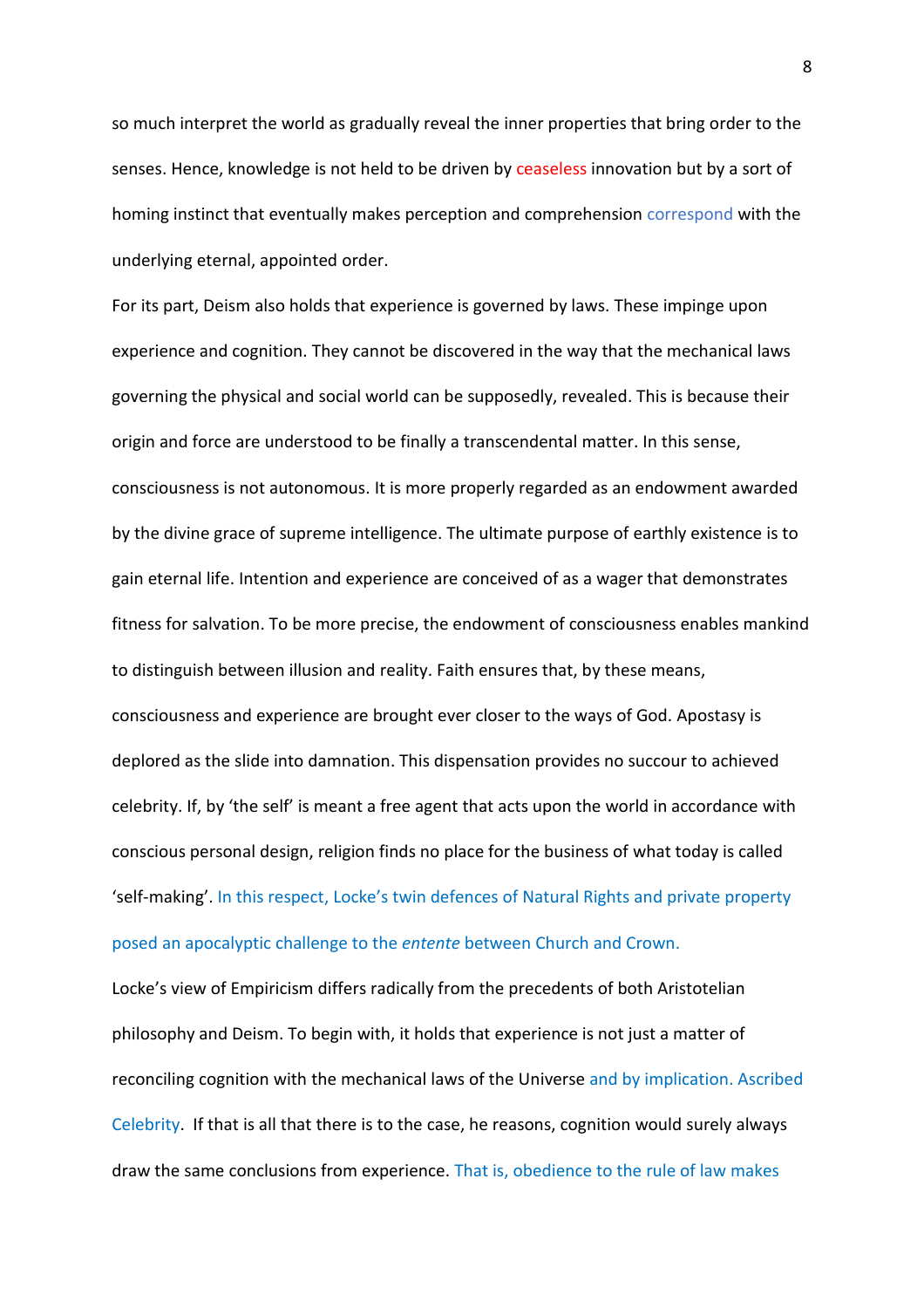innovation a thankless debtor. Locke objects strongly to the chains forged by the Church and the Crown around the natural play of perception and cognition which he takes to be an unjustifiable imposition of authority. Locke is one of the father's of evidence-bias based in enquiry. By the same token he is one of the first voluble remembered enemies of the panoply of Establishment, in particular what is now called Ascribed hierarchy. For Locke, the condition of Society imposes two responsibilities upon 'Man':

The first is to do whatsoever he thinks fit for the preservation of himself and others within the permission of the *Law of Nature*: by which Law common to them all, he and all the rest of *Mankind are one Community,* make up one Society distinct from all other Creatures. And were it not for the corruption and viciousness of degenerate Men, there would be no need for any other … the other power a man has in the state of Nature, is the *power to punish the Crimes* committed against the Law. (Locke 1960: 352, emphasis in the original).

The significance attributed here to Locke's philosophy of knowledge directly pertains to the emergence of achieved (individualized, possessive rather than donated) celebrity. An influential position in the study of celebrity today is that celebrity is the accumulation of attention capital i.e. public interest in an elevated individual that typically carries with it economic value (Franck 2019). The *Two Treatises* remind readers that attention capital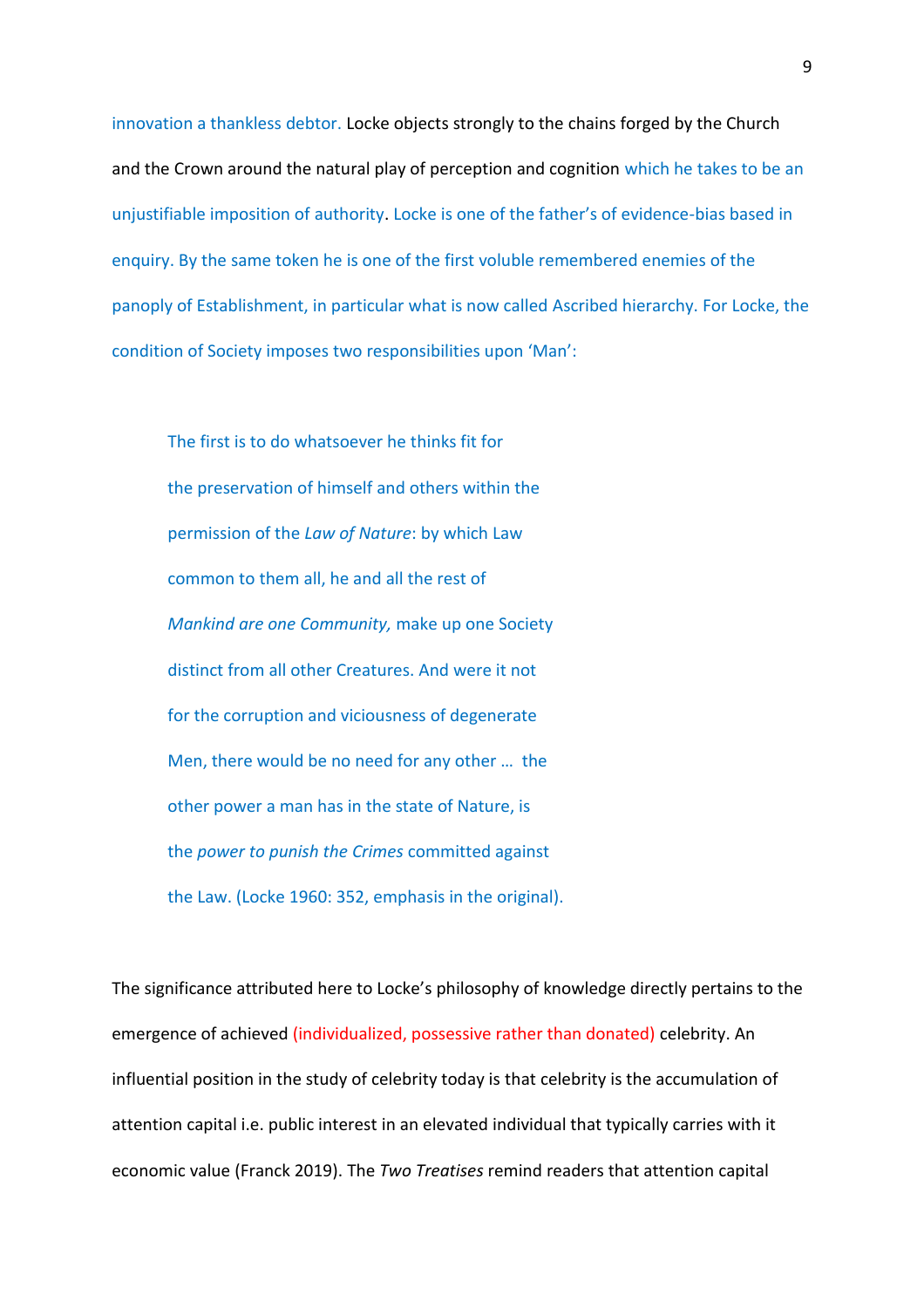would have no *raison d'etre* without the recognition of private property as a legitimate subject of public exchange and transaction (Locke 1960). Empiricism is part of a series of convulsive changes in the  $16<sup>th</sup>$  and  $17<sup>th</sup>$  centuries that invert the traditional social hierarchy built around Church and Crown. It avows that individuals are now sovereign over themselves and their possessions. Life ceases to be understood as authoritatively assigned from outside of the self (Dunn 1984: 88). Because individual status is no longer taken to be exclusively set by the *entente* between Church and the Crown, the projection of the private self as an object of attention, becomes a legitimate public aspiration and work in progress. As already noted in the paper, Locke's insights did not, of course, come from out of the blue. They were, themselves, the outcome of a combination of philosophical, historical and material factors. Commentators on celebrity have cited, *inter alia*, as prominent, the rise of print culture, urbanization, democratization and the elaboration of the public sphere (Roach 2007; Inglis 2010; Sternheimer 2011). All of these factors resulted in the Church and Crown finding the ground move beneath their feet. Locke's achievement was to fashion in words, the import of the extraordinary experiential, historical and material transformations taking place around him. His conception of private property identified the resources of the self, as well as material property, as constitutive. In defending private property from the overbearing patronage of tradition, he made private experience a legitimate value of social worth that, in turn, commanded a price. By these means the private sense of personal value was potentially turned into a compelling, moving focus of public attention and economic value.

Locke's writings have been widely acclaimed to have been transformative in the economic and political development of Western society (Cranston 1957; Forster 2005; Collins 2020) (2). The position taken here is that, in this respect, the enthusiasm of secondary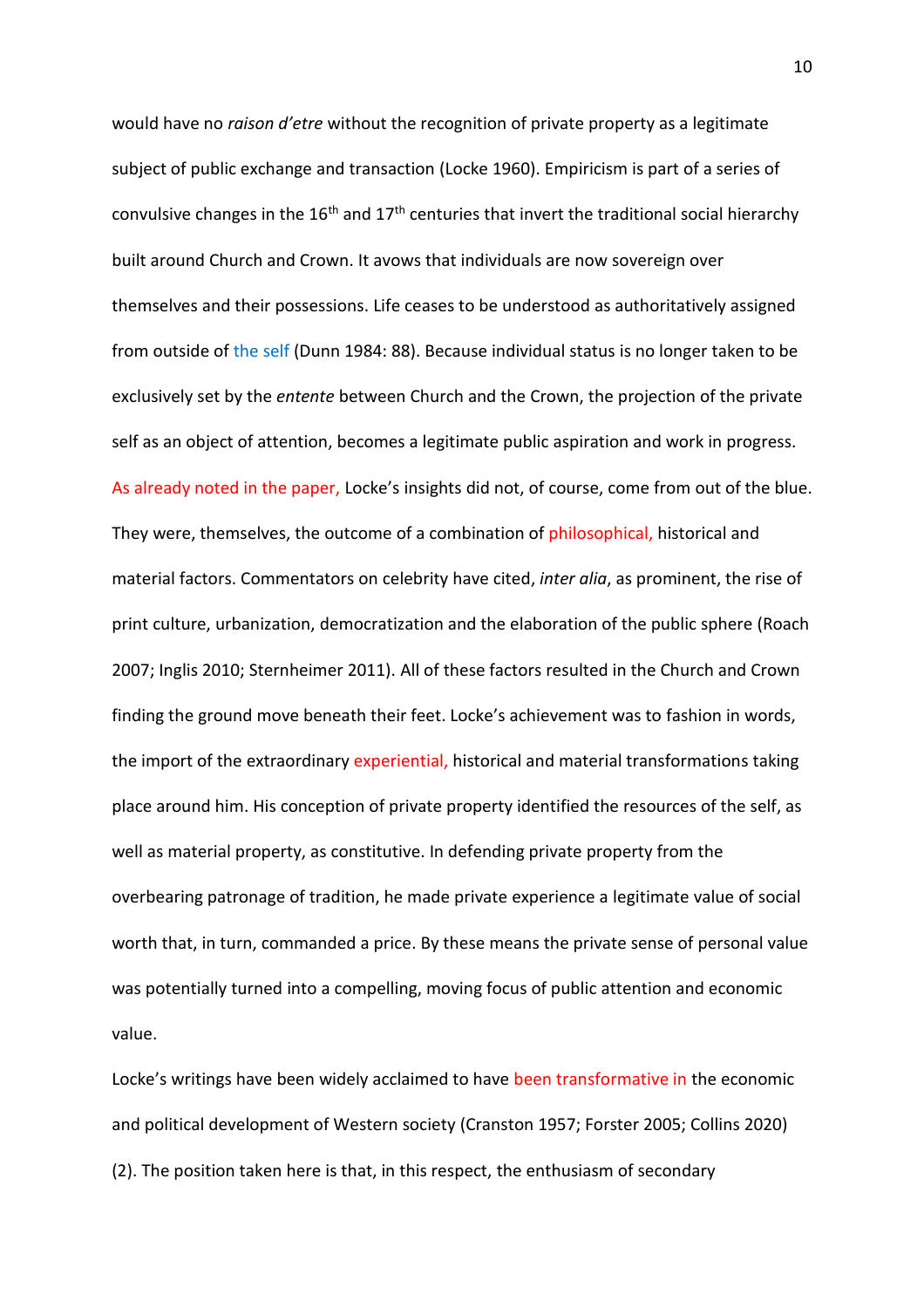commentators needs to be a little tempered. The reason for this is plain. There has already been occasion to note that Locke's case is advanced on behalf of *private property*. As an educated man of his day he takes it for granted that this category is male, caucasian, and literate. When all is weighed and brought into the balance, it is implausible to regard him as an unqualified advocate of universal enfranchisement and freedom (3). Equally, nothing mitigates from the proposition that his theory of Natural Rights and espousal of the legitimacy of private property to pursue its own interests was a major catalyst in the development of liberal pluralism and achieved celebrity. At one stroke, Locke's writings unlock individual enterprise from the *entente* between Absolute Monarchy and the Church that governed fame. Although they are not causally or directly related to Luther and the Reformation, they constitute a dramatic continuation of the move to make individual conscience axial in the constitution of society. Locke's writings validate private preoccupations and wants to function, so to speak, as acceptable, unregulated public installations into the texture of social life (Schochet 1989; Wootton 1992; Mendle 1995). Understandably, the secondary literature assigns prominence to the worth of the theory of Natural Rights and the theory of Private Property Rights to enterprise and politics (Forster 2005; Kramer 2008). Conversely, it might be objected, that this only tells half the story. Moreover, the half that remains untold is of the utmost relevance to students of celebrity. To put matters succinctly, Locke's thought cleared the ground not only for innovation in enterprise and empowerment in politics; it also directly signalled the arrival on the public stage of the private individual, as a thing in itself, whose actions must be respected as selfdetermined and free, as a source of contingent social impact. Further, the value of social impact could be translated into a price that facilitated strategic investment and financial trading in celebrity. Without this recognition, celebrity in its modern form would not exist. If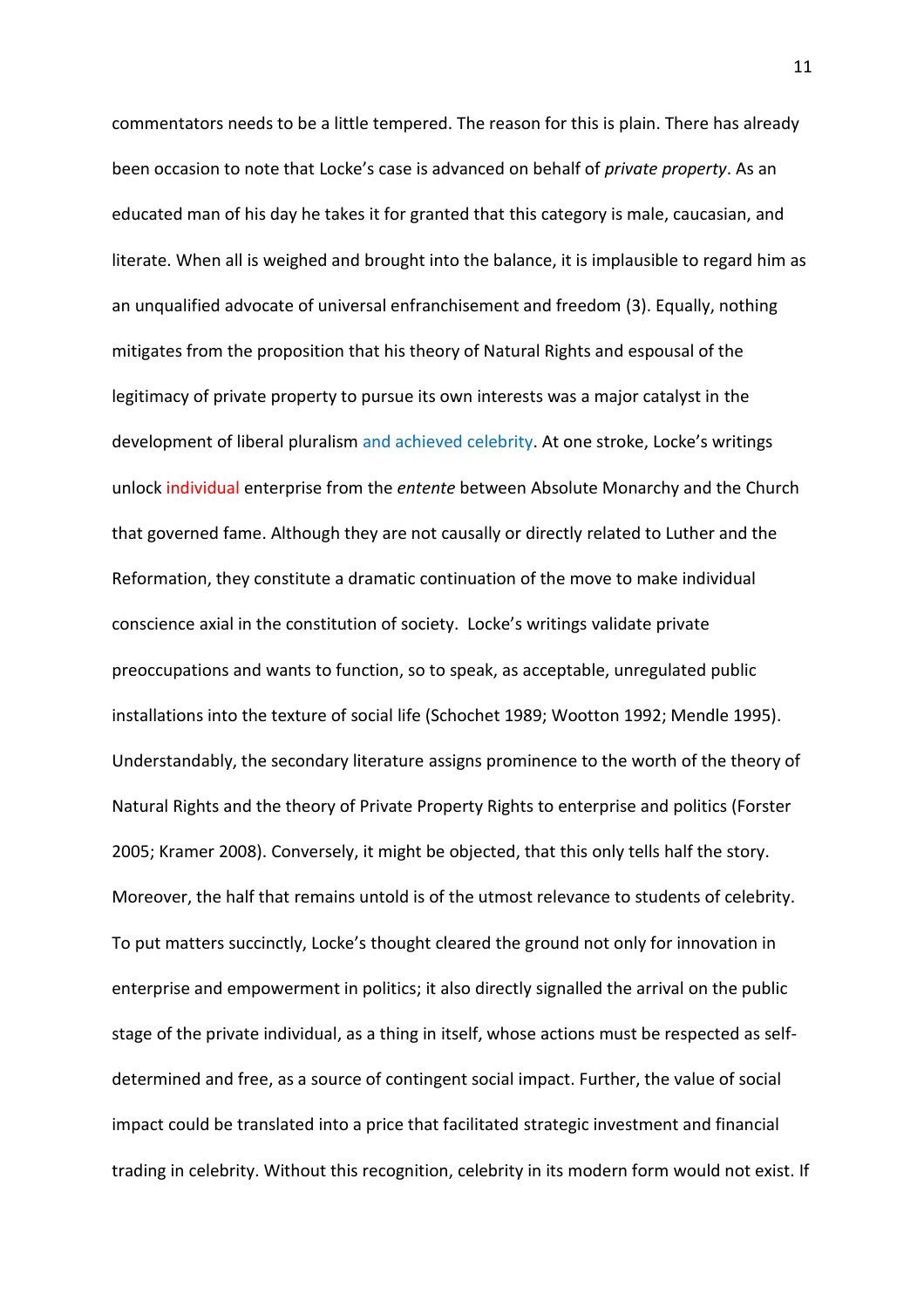private property can now be legitimately managed as the owner sees fit (within the provisions of the law), so can the full gamut of individual inclinations, dispositions, skills, talents and accomplishments constitutive of the self. In this way of looking at things, Locke's defence of private property rights is even more mould-breaking than most secondary commentators have supposed. His case that property is a matter of private jurisdiction carries the subsidiary proposition that its proponents are equally at liberty to develop and present themselves, *as noteworthy selves*, just as they see fit. The essence of the case on the priority of privacy for the property owner is that external interference in personal conduct is inadmissible. The sole exception is when private enterprise breaks the letter of the law. After Locke, to self-comprehend as privately situated in relation to others, supports the logical possibility of becoming anything that one wants to be in the sight of others. Locke's case warrants the hypothesis that the core paradox of achieved celebrity can be expressed as follows: the public phenomenon would have no existence without the normalization of the anterior notion of the legitimacy of private property. The fame of what is called achieved celebrity today, is first, dependent upon the right of private individuals to think, feel and portray themselves freely. Moreover, the outcome of public attention that derives from this is, itself conceived as contingent and, in principle, ephemeral. In the course of this the meaning of 'duration' in relation to the being of fame undergoes a decisive transformation.

The Revolt Against Absolutism

That Locke himself became known in literate circles in Europe by the reputation of his thought, and additionally, was listed as a clear and present danger by the English state,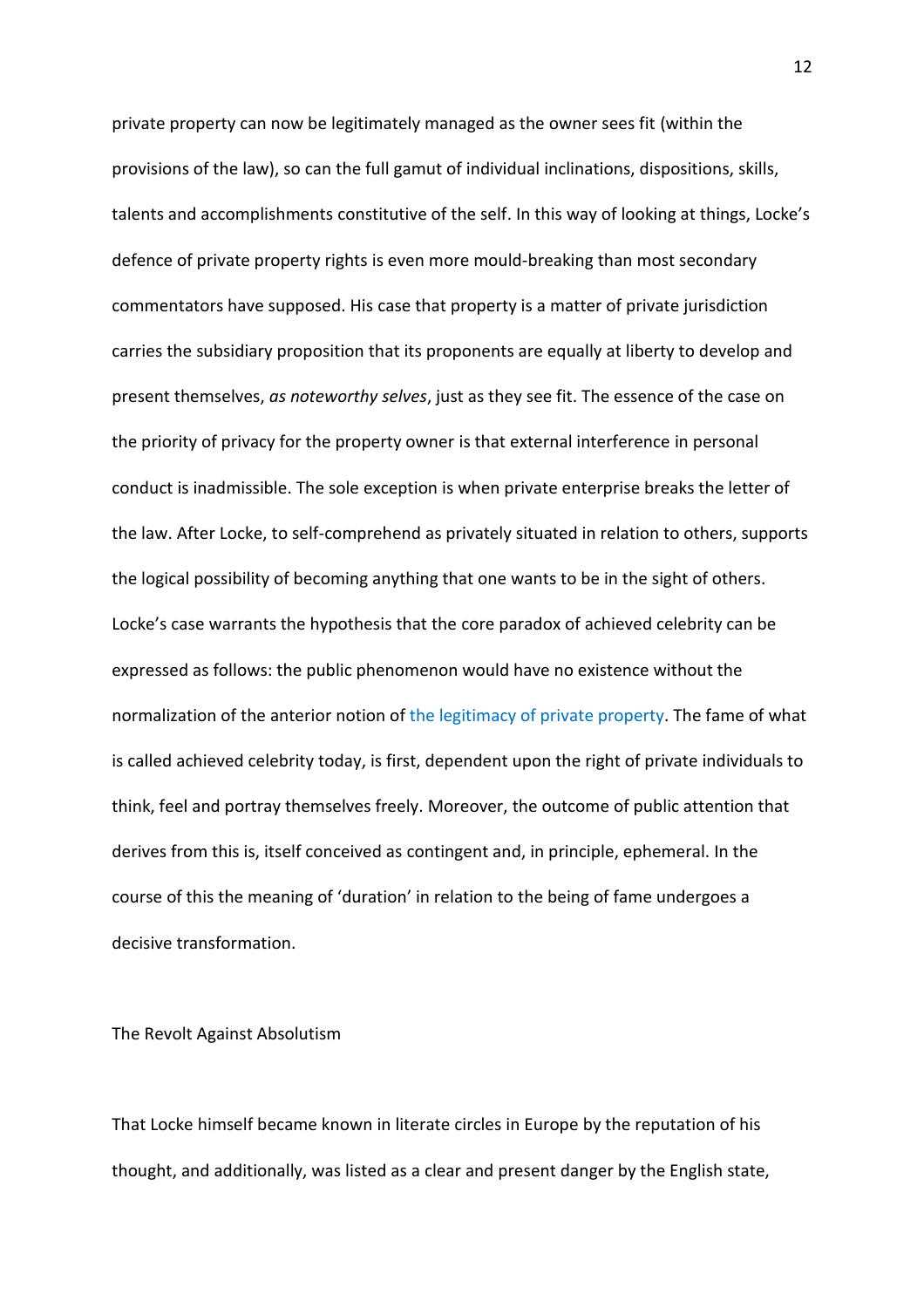testifies to how profoundly culture was changing all around him. The self-expression of individuals situated outside of Court Society was no longer beholden to the patronage of religion and the monarchy. They were now subject to a new arbiter: the market of public opinion. Of course, the relationship between privately primed fame and the public was never unmediated. Private property had access to its own networks of influence. Examples include sports gatherings e.g. the hunt, shooting parties, society balls, weddings, feasts, dinners, faith-based ceremonies, etc. Members used these settings to expand conduits to accumulate more notable social impact. With the development of industrialization and democratic representation, the media crystallized as an incisive influence in the management of attention capital. The revolt against absolutism in Britain was dramatically amplified by the Civil War (1642-1651).

The consequences of the revolt against absolutism are worth reflecting upon at greater length. They show that individualized, possessive forms of celebrity carried with them the seeds of a new absolutism in supposedly Republican conditions of life. Later, the case of Oliver Cromwell will be used to put flesh on the bones of this proposition. To come to the denial of the worth of private property in the English Stuart regime, 'from above', the issue of 'the divine right of Kings' was a major contributory factor in the British Civil War. For example, most historians agree that, *Ship Money*, which Charles I attempted to levy, heedless of Parliamentary approval from 1634, was a core issue in precipitating the outbreak of hostilities (Mendle 1995; Langeluddecke 2007) (4). The demand for *Ship Money* applied what Charles faithfully took to be his indisputable divine right to raise funds from his subjects to finance the goals of the nation, as defined by him. Charles took it for granted that the interests of the Monarch were equivalent to the interests of the people. There was no betwixt and between. Sovereignty conferred upon the occupant of the pinnacle of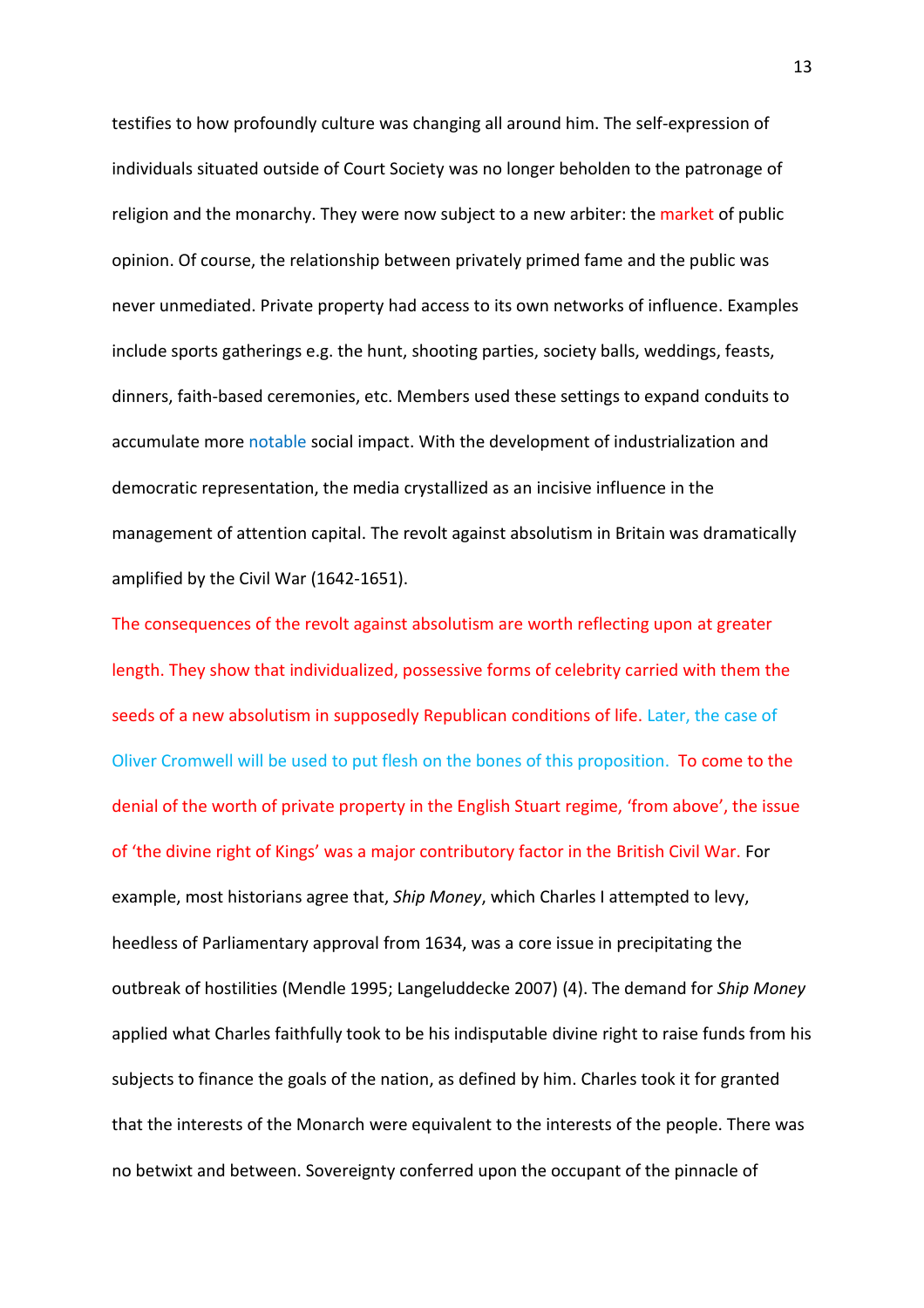ascribed (received, time-hallowed) celebrity the duty to honour the divinely granted role of ruling over all. There was barely any place for what would now be called 'Achieved Celebrity' in the Stuart order of things. The institutional arrangement left scant room for ordinary people to affirm and develop noteworthy, public qualities. Among other things, the Civil War exposed the non-serviceable aspects of this traditional landscape of authority and public recognition. It was no longer hospitable to all of the King's subjects. Most vociferously, private property interests asserted their independence and readiness to depart from custom. The Civil War was a violent clash between the traditional interests of the Monarch and the rising interests of the gentry (5). Even in the throes of downfall, in the course of his trial (1649), Charles displayed icy disdain toward the worth of the mortal judiciary. 'A king,' he affirmed to the prosecution, 'cannot be tried by any superior jurisdiction on earth' (Petrie 1935: 248). In other words the pinnacle of what we would now call Ascribed Celebrity was eternally and inevitably above the considerations of his Court of Prosecution i.e. a court if what today would be called 'Achieved Celebrities'. Later, Locke was scathing about the doctrine of the divine right of Kings. The People who 'are naturally free' by their 'own consent' gave the government of their conduct over to 'a single person' which 'they thought safe enough in his Honesty and Prudence' (Locke 1960: 343). The Civil War left them sadder and wiser. As Locke sardonically puts it:

> They never dream'd of Monarchy being *Jure Divine,* which we never heard of among Mankind, till it was revealed to us by the Divinity of this last age; nor even allowed a Paternal Power to have a right to Dominion,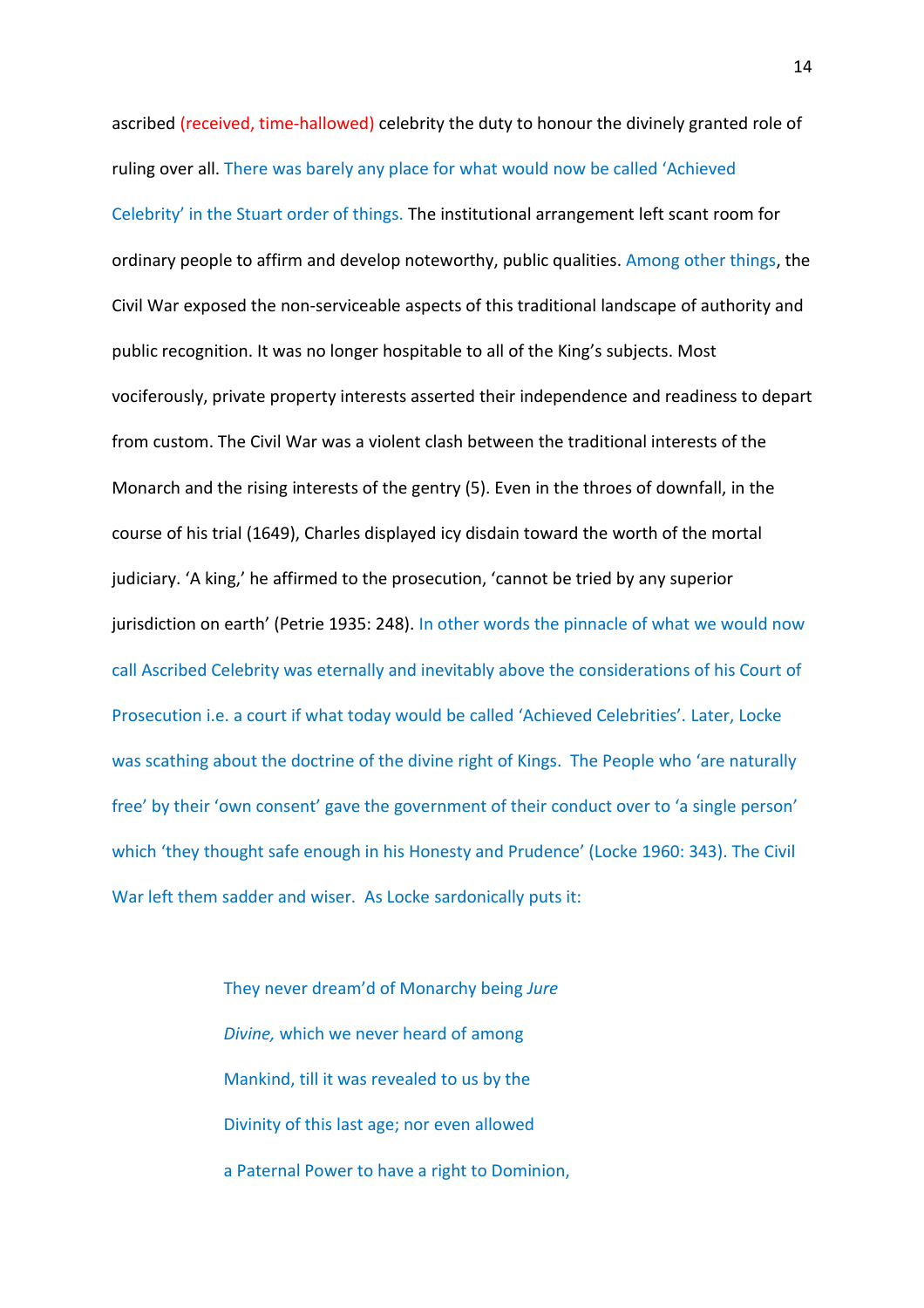## or to be the Foundation of all Government.

In any event, the principle that Charles adverted to during his trial fell upon deaf ears. The Parliamentary Court, found the King guilty of fomenting the war, and sentenced him to death. This provided not only a trenchant vindication of the Rights of private property. It also constituted a platform for the cultivation of a new type of fame. As Locke's defence of private property enjoins, this was understood to be based irrevocably outside Court Society (Locke 1960, 1975). Measured as a focal point of individualized, possessive public interest, this new form of attention capital was unprecedented. It imprinted its authority upon public life by decisively outflanking the tradition of ascribed celebrity, founded in the Church and Crown.

History went on to show that the corruption of Ascribed Celebrity (the Crown) quickly fell far short of introducing a blank copy book for Achieved Celebrity. New types of corruption in the accumulation and management of fame gained a foothold. After the conclusion of the Civil War, symbolically, those who rose to fame in the court of public opinion stood on the rubble of Monarchy. Yet in some circles, their paramouncy in society never succeeded in extinguishing fears that their new fame reeked of old Corruption. Despite his understandable reticence on the matter, Locke's argument in the *Two Treatises* pointed to the inevitability of Republicanism (Locke 1960). The bold philosophical intervention of freeing private property holders from the restraints of the Church and the Crown logically implied that they should, in time, and by force of Reason, directly move on to manage their own affairs. By common consent, historians hold that Locke's ideas were a seminal influence upon Thomas Jefferson in his drafting of the *Declaration of Independence* (Ward 2017; Bradley Thompson 2019)*.* Republicanism means ending elite rule and moderating Ascribed

15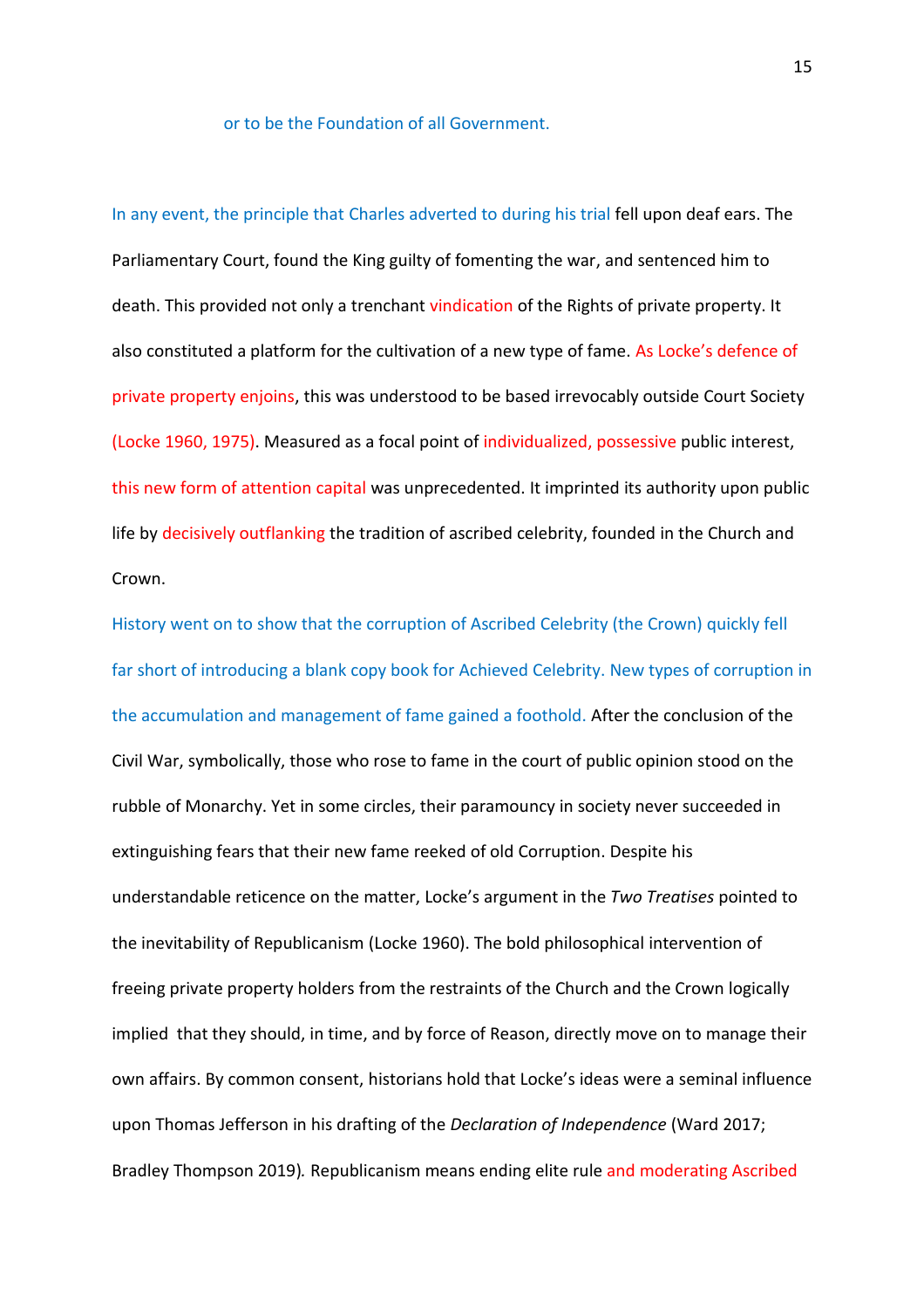types of fame), and replacing them with the taste and rule of the citizenry. Paradoxically, it is not equipped with any defence against the rise of individuals or a clique to gain domination. For example, after the American defeat of the British in the War of Independence, a powerful cult of celebrity developed around the leader of the victorious armed forces and first President of the Republic, George Washington (Wick 1982; Longmore 1988). This involved a complex fusion of adulation, messianism and irrational affect that led the historian David Bell, to characterize Washington as an 'American idol' (Bell 2019: 53-90). The moral force of Republicanism finally rests upon casting aside unmerited elitism. Contrarily, the freshly tended soil may, in time, encourage new types of elite domination (and is some cases absolutism) and idolatry to flourish.

In 1689, while Locke laboured on the *Second Treatise of Government,* all of this was almost a century in the future. However, he did not need to be clairvoyant to see the new opportunities for elite domination and idolatry in the Republican dispensation. The recent history of England taught the lesson. There could be no greater cancellation of Royal privilege and patronage imaginable than regicide. It carried in its train not only public notice of the indisputable superior power of private property, but also the promise of an immense new beginning, for possessive, individualized fame separated from the trappings of ascribed celebrity. An unyielding line would now be drawn under undeserved elitism. In theory, the age of hereditary influence and ascribed celebrity would be buried. Yet the British experiment in Republicanism lasted barely a decade. The turn taken by private property in running the affairs of the country rapidly ran aground. It collapsed in a climate of discontent and disappointment. The class that ruthlessly sponsored regicide, now implored the Royal line to bring back calm and the comfort of custom to a benighted country. Ignominiously, Republicanism culminated in the Restoration (1660).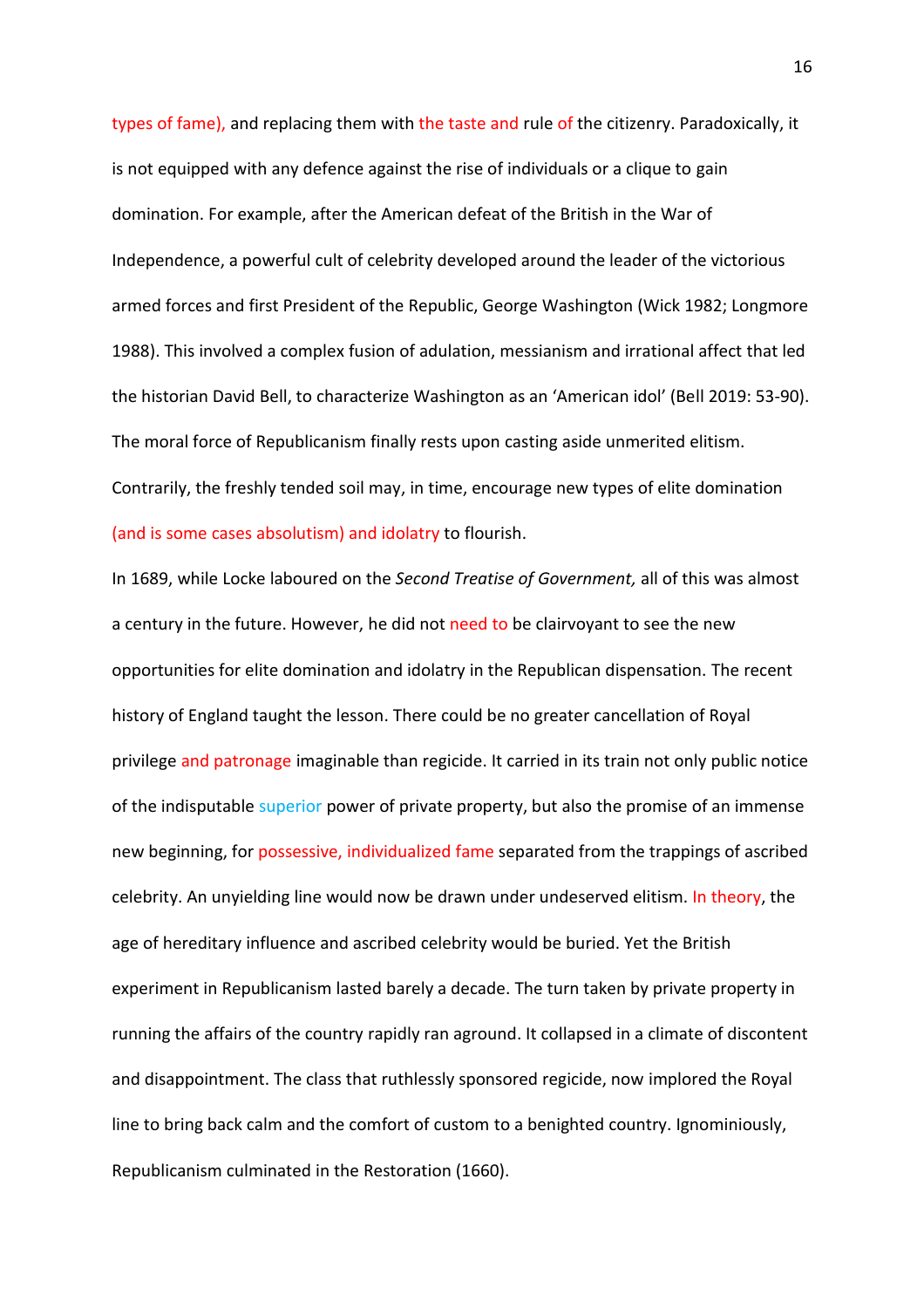The Achieved Celebrity of Oliver Cromwell

Disquiet with the politics of fame was a significant part of the popular grievance against the Republican experiment. After 1649, the alpha representative of private property who rose to prominence in the Parliamentary ranks was the commander of the armed forces, Oliver Cromwell. His emergence as Lord Protector in 1653, following four years of Parliamentary stalemate, brought the shadow of new forms of absolutism, based upon possessive, individualized fame into the reckoning. The Protectorate initiated a period of misguided, military backed asceticism. Cromwell beseeched the public that his elevation to the magistracy was not a matter of personal ambition, but of duty. To begin with, Cromwell adopted the wardrobe of a commoner citizen in carrying out his role as head of state. It was a choice of fashion designed to symbolize the end of inherited rank and the rule of merit and equality in government. Cromwell proceeded on the basis that divine providence, which he believed watched over him during the Civil War and brought victory to his forces, continued to be behind his appointment as Lord Protector (Worden 1985). Cromwell portrayed himself as nothing more or less than God's servant. The mantle of humility belied public opinion. Even in 1653, Cromwell's status as an Olympian hero was already promulgated in the Civil War literature. For example, in his 'Horatian Ode Upon Cromwell's Return form Ireland', Andrew Marvell compared Cromwell to both Caesar and Hannibal (Ritger 2018: 634). Adulation for culturally revered classical precedents is understandable. From an English standpoint, Cromwell's battle victories pointed to an epic hero worthy of deep public acclaim. This did not supress the worries in some quarters, that Republicanism had inadvertently created a new ogre. As early as 1647, radical cliques among the *Diggers*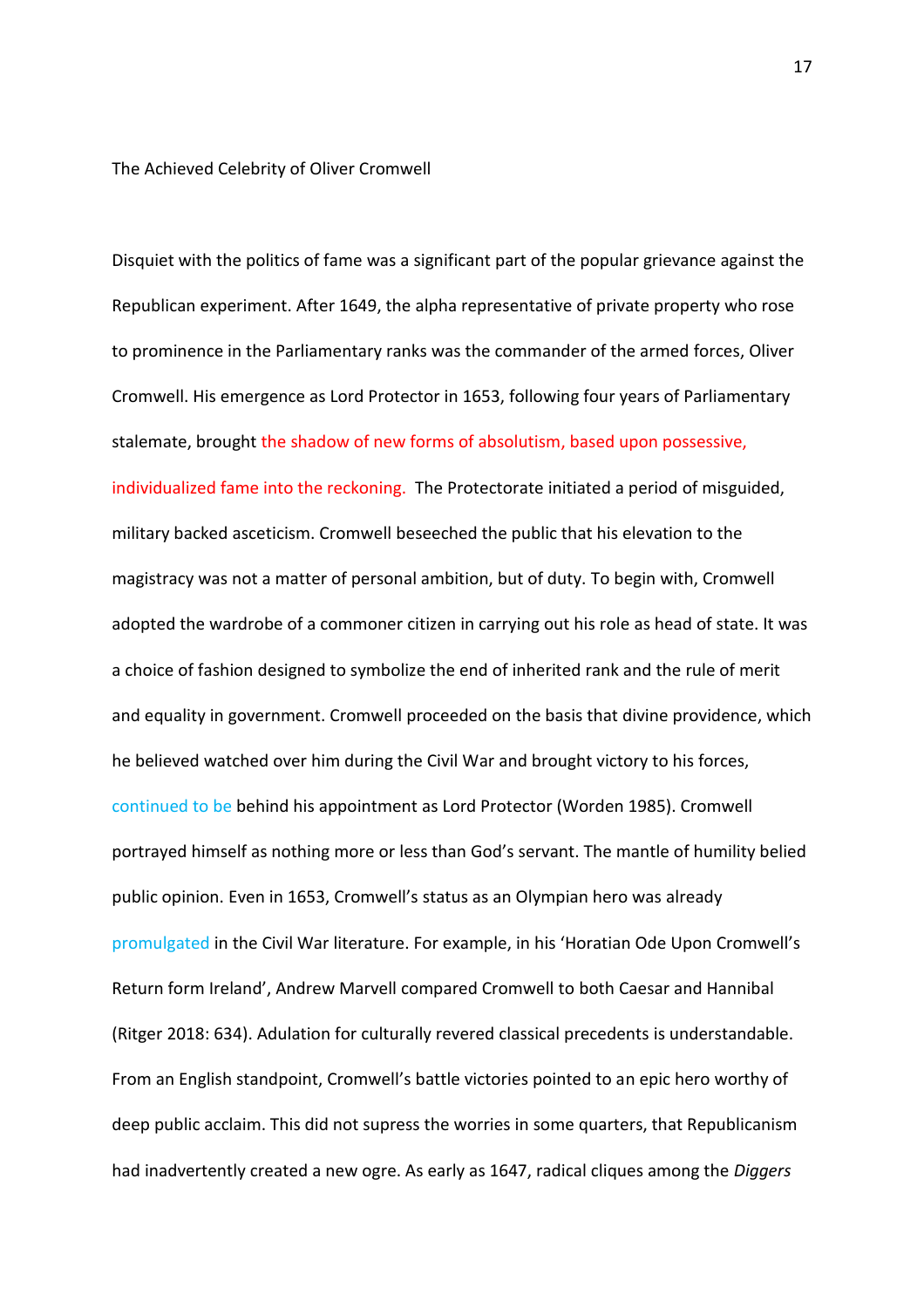and *Levellers*, who in many respects anticipated the arguments concerning the legitimacy of private interests that Locke was to make later, bestirred a propaganda campaign, intended to debunk Cromwell. This took the form of a fusillade of meetings, bulletins, newsletters and pamphlets aimed to expose his unfitness for rule (Ritgers 2018: 640). In Europe, where fears of copycat takeover's by men of private property were rife after 1649, Cromwell's conduct in the position of Lord Protector was an object of public fascination. As his term of office grew, he was vilified for allegedly adopting the airs and graces of the system of ascribed celebrity that the victory of Parliament and the Army had supposedly deposed. For example, Giovanni Sagredo, the mid- $17<sup>th</sup>$  century extraordinary Venetian ambassador to Britain called Cromwell the 'most famous (man) of this century' (Sagredo 1864: 76). Yet continental opinion shared the view of many in the remnants of *Digger* and *Leveller* ranks that Cromwell was a Republican idol. According to this way of looking at things, the asceticism and humility that he cultivated in public was decried as a mere a mask. Thus, Lorenzo Paoluzzi, who was appointed by Venice to be 'official correspondent' in London, reported in 1653, that the 'Republic' of Britain had reverted to an 'aristocracy' ruled by 'the increasing possession and exertion of supreme authority', guaranteed by Cromwell, who retained absolute control of the army and further, was covertly, rumoured to bask in public acclaim (Barducci 2008: 56). Cromwell's term of office pursued four interlinked general domestic goals: to engineer national calm and unity; to restore the public finances, which had been disrupted by the War, to a sound footing; to invest in the peace and prosperity in the American colonies; and to take the necessary measures to ensure that virtue prevails over vice in the life of the nation. From the beginning, all of these goals met with considerable contention and factionalism in Parliament. In response, Cromwell adopted a series of increasingly authoritarian measures in government (9). Among the most hated by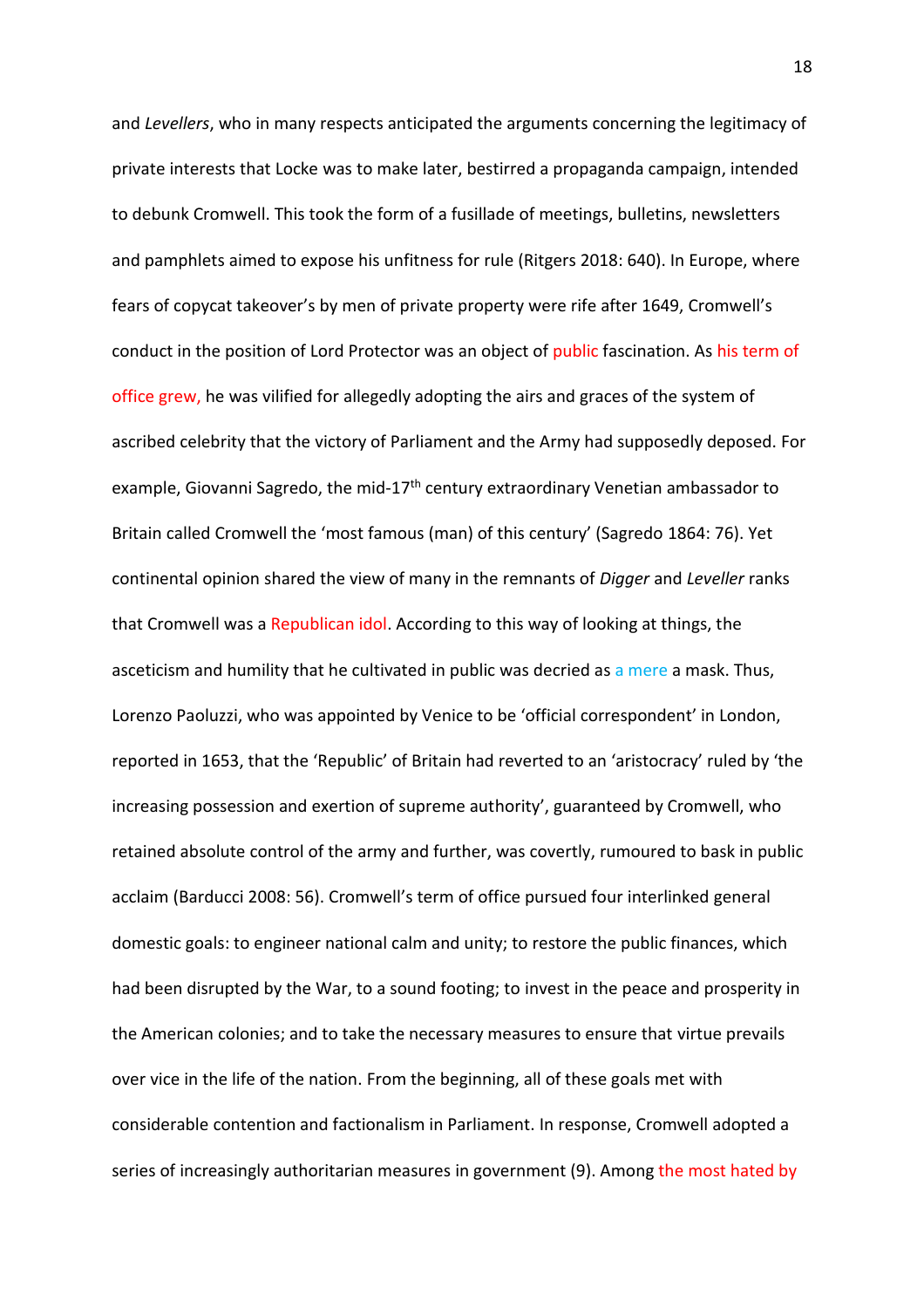the public, high on the list was the *Major Generals* measure (1655-1657). This divided England into regional administrative units ruled by army commanders loyal to the Lord Protector. For many citizens this was uncomfortably close to what would now be called, martial rule. Its underlying purpose was to bolster Cromwell's domination. Unquestionably, he used his achieved fame as the lever to force through these policies. Who among his peers had the temerity to oppose the acknowledged Hero of Republicanism? Today, most historians maintain that the measures only poured oil on troubled waters. Consecutively, the same sources submit that in these fragile times, Cromwell's charisma was the main reason why the Protectorate remained intact (Worden 1985; Coward 2000; Davis 2001). The canard that Cromwell's Republican fame veiled a clandestine agenda to implement a hereditary institution of power was dealt a severe blow with his response to the *Humble Petition and Advice,* moved and presented to him by the *Second Protectorate Parliament* (1657). To the puritan mind, the document was an infamous stain on the honour of Republicanism. Scandalously, it volunteered to Cromwell the Crown. There could be no greater afront to the commoner cause. What the resolution of the commoners had battled and brought down, was now to be reinstated by recalling the traditional hierarchy and raising aloof a representative from their own rank to become what would now be called an Ascribed Celebrity. By all accounts, Cromwell's head was turned by the offer (Fitzgibbons 2013). He grasped the attraction of the Crown as a symbol of continuity that might, conceivably, assuage the distemper of the times, provoked, in part by the draconian policies of the Protectorate. Yet the shame of betraying the Republican cause weighed too heavily upon him. He also realized that acceptance of the *Petition* would incense the Army. Doubtless, in refusing the humble petitioners, Cromwell fell back once again on the conviction that Providence would put new opportunities in his path to achieve the goals of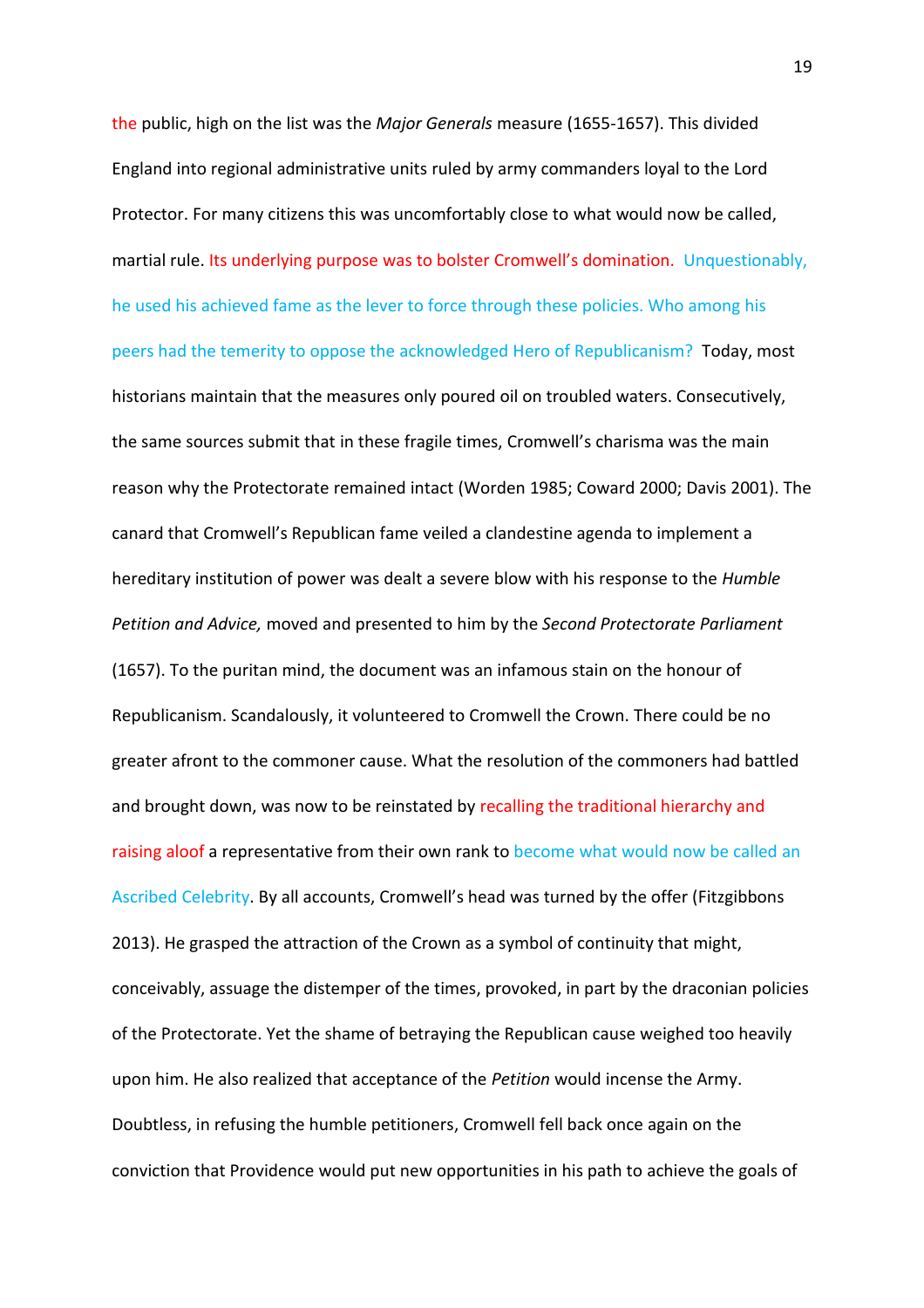the Protectorate. By this recourse, his ardent desire for peace and harmony of the people could eventually come to pass. Whether or not this was wishful thinking is beside the point. Cromwell died unexpectedly in 1658. Whatever hopes he nurtured for the prosperity of the Protectorate died with him. The 'most famous man of the century' was succeeded, not by virtue of merit, but by the *de facto,* restitution of hereditary principle. The new Lord Protector was Cromwell's son, Richard. His term of office lasted a paltry nine months. In pressing ahead with the *Second Treatise*, Locke would have been aware of the unfortunate contradictions that government by private property precipitated in the British case. Yet his defence of Natural Rights and private property remained steadfast. How could Locke pluck reassuring light from the recent history of darkness?

# Conclusion: Right, Property and Fame

Locke was a precursor of the Enlightenment. He died long before the gestation of the Enlightenment conviction in the rule of Reason in the government of human affairs became a *cause celebre*. This did not occur until the *American War of Independence* (1776) and the *French Revolution* (1789). Notwithstanding this, his argument in the *Two Treatises* already makes the case for invincible Reason (Locke 1960). To this end, he had a method to deal with the undeniable historical failure of the Protectorate to achieve the purposes that it set for itself. It was to redouble the case for the sovereignty of Reason. By advancing the cause of Reason, Locke assumed that the same possessive individualism that made Cromwell a threat to the impartial, democratic rule, would turn against old corruption to make the common weal of Reason prevail. Once again, he did not spell it out in so many words, but the logic of his position is, in fine, that Right follows Reason. Right, understood as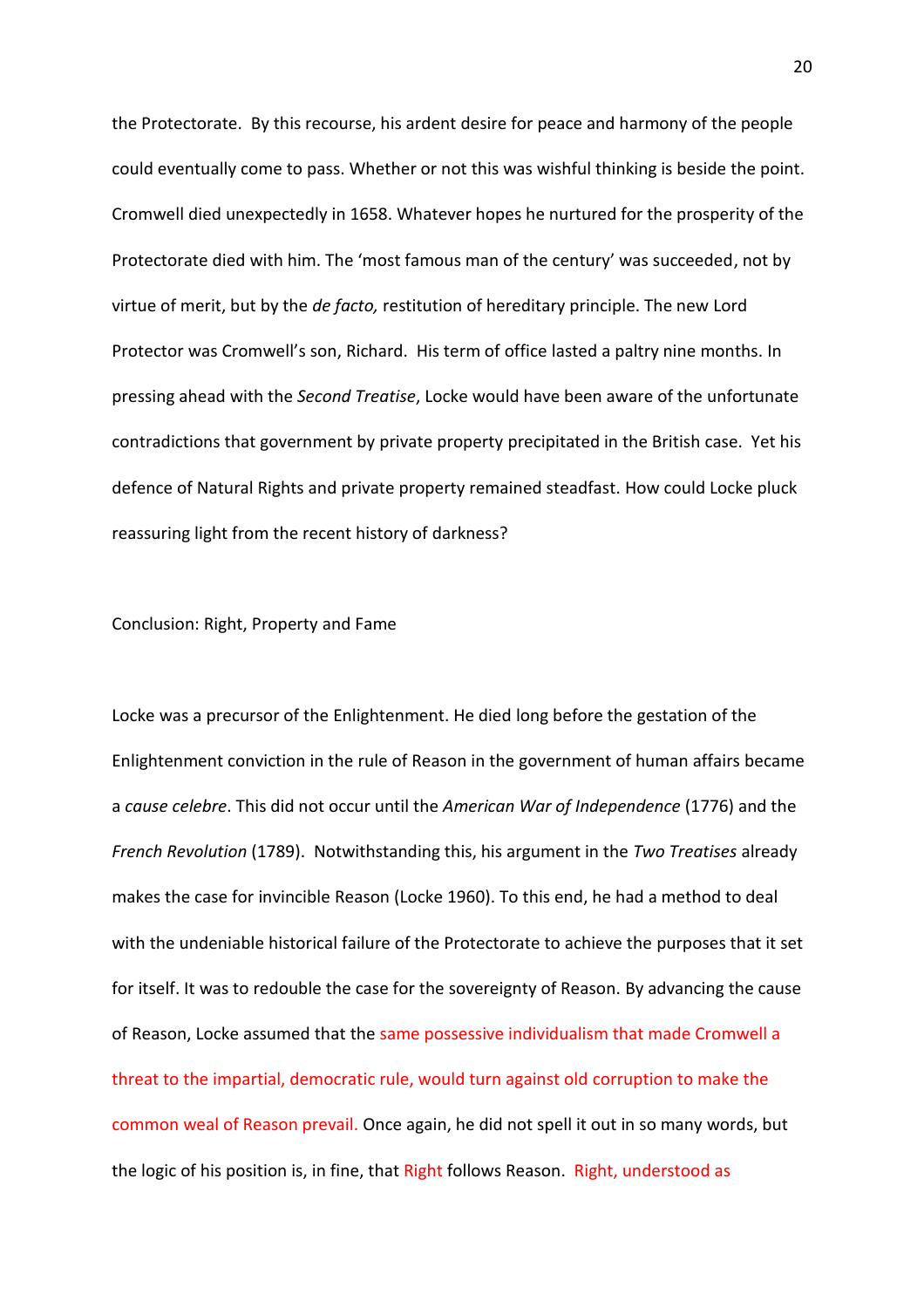individualized, possessive merit, is the decisive basis of fame (Locke 1960). Locke's train of thought operated with a binary obligation. For him, the freedom of private property must ensure, in the long run, that Reason will prevail in the government of human affairs (Locke 1960).

More sceptical thinkers that followed him in the tradition of Empiricism were less sanguine. It is worth ending by briefly mentioning the most able among them to illustrate the limitations of Locke's position. In the writings of David Hume, the bullish confidence of Locke and the Enlightenment *philosophes* collide with a decidedly bearish stance in the Enlightenment tradition. Hume agrees with Locke that empiricism teaches the lesson that nothing in custom or habit can be relied upon. However, *contra* Locke case, Hume submits just because Reason triumphs over the traditions of Papal mendacity and Monarchical privilege, affords no proof to trust that this will eternally abide (Hume 1999, 2000). In Hume's view, Locke, in suggesting otherwise, over-reached himself. Hume developed a theory of human enquiry that refers to divisions in the structure of the human mind rather than Divine Design or Right to explain the track of history (Hume 1999, 2000). This is not the place to attempt a full account of Hume's very rich sceptical contribution to this subject. In a paper of this type, it will suffice to alight briefly upon Hume's thinking on religion and idolatry to enlarge the point (Hume 1999, 2007). A distinctive feature of his philosophy is that it treats psychology as the handmaiden of philosophy. His critique of religion is a case in point. As a consistent Empiricist, Hume holds that the human mind is absolutely ignorant of first causes or future eventualities in the narrative of the human race. The mystery of existence fires up a strong propensity in the human mind to seek explanations of questions of origin and being in an invisible, transcendent power. Transcendence is a part of the new possessive, individualized type of fame that is attendant upon Locke's defence of private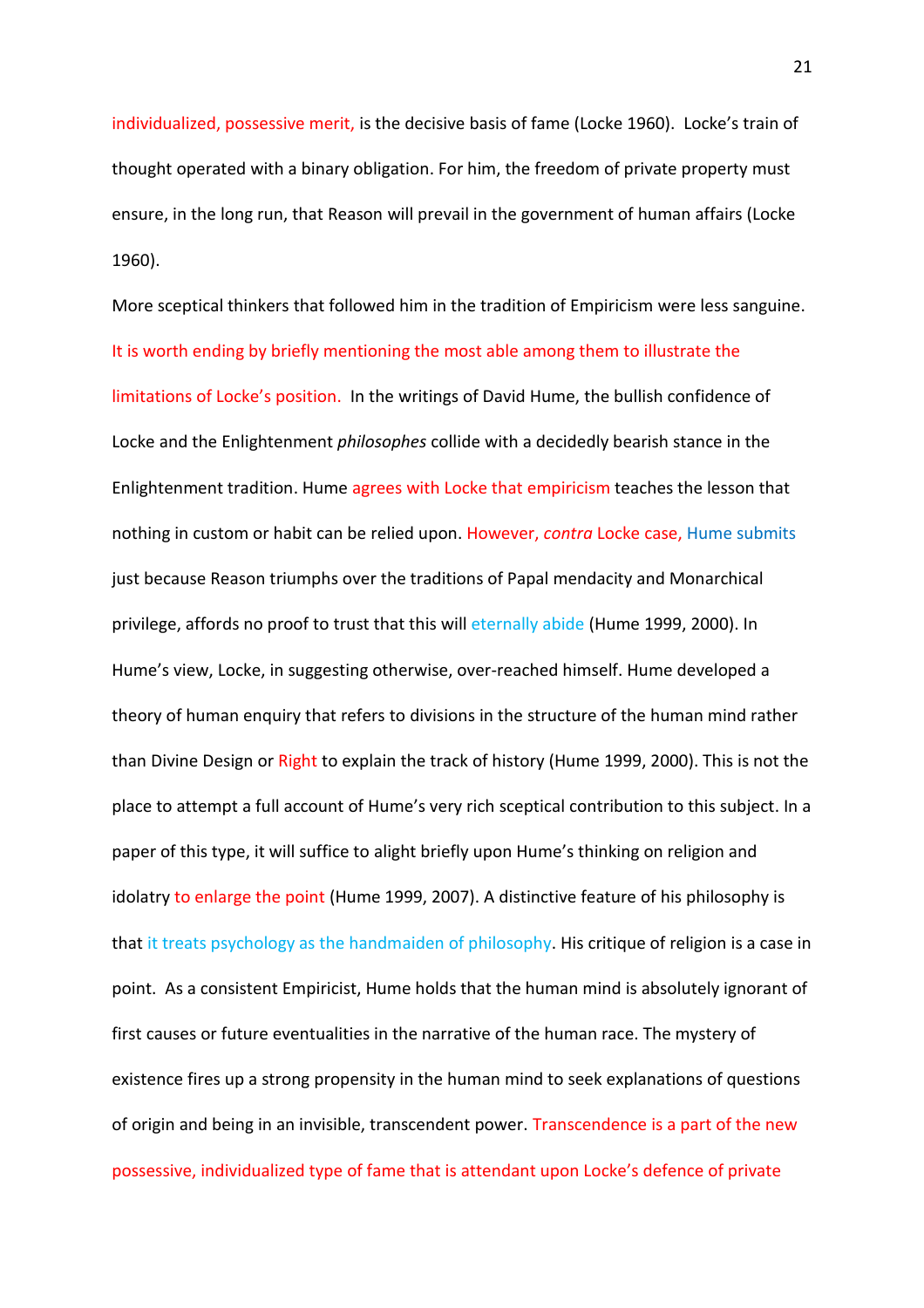property rights. However, whereas in Locke the ascent of Reason and the decline in Faith, tacitly carry with them the institutional contraction of religion, Hume's philosophy contains much more tolerance for the proposition that the rise of what is now called celebrity culture, involves the sublimation of many forms of religious belief. For Hume, organized religion is a psychological solution to the problem of human anxiety about the mystery of origin and being. He sees it as a faulty solution. This is because the answer to the original mystery of existence resides in the mysterious notion of an ineffable, inscrutable Supreme Being, namely God. In Hume's view, this notion is unsatisfactory. It gives birth to separate problems about the human understanding of questions of origin and being. Perhaps the most pressing of these, is the challenge of how faith can be invested in an entity that is not empirically accessible. Upon this challenge, Hume's critique builds two lines of argument about human practice and religion that rely heavily upon premises of psychology. In the first place, he argues that the organized religions is a symptom of the yearning for God and transcendence. According to Hume, this disposition is inherent in the structure of the human mind. As such, it will persist even after the combination of Reason and Right deal a blow to Religious ascendancy (Siebert 1984: 381). Hume's argument carries with it the probability that what we now call secularization will not quell the thirst for idols and transcendence. Rather, it will simply perservere with this structural requirement of human life in sublimated form.

The second line of argument is that Locke's defence of the rights of private property is vulnerable to the objection that it leaves the overwhelming majority, namely the propertyless and women, as a whole, out of the reckoning. The absence haunts Locke's understanding and application of the terms 'Reason' and 'Right' and create the impulse for revisionism (Stevens 1989). For Hume, enfranchisement and the empowerment of 'the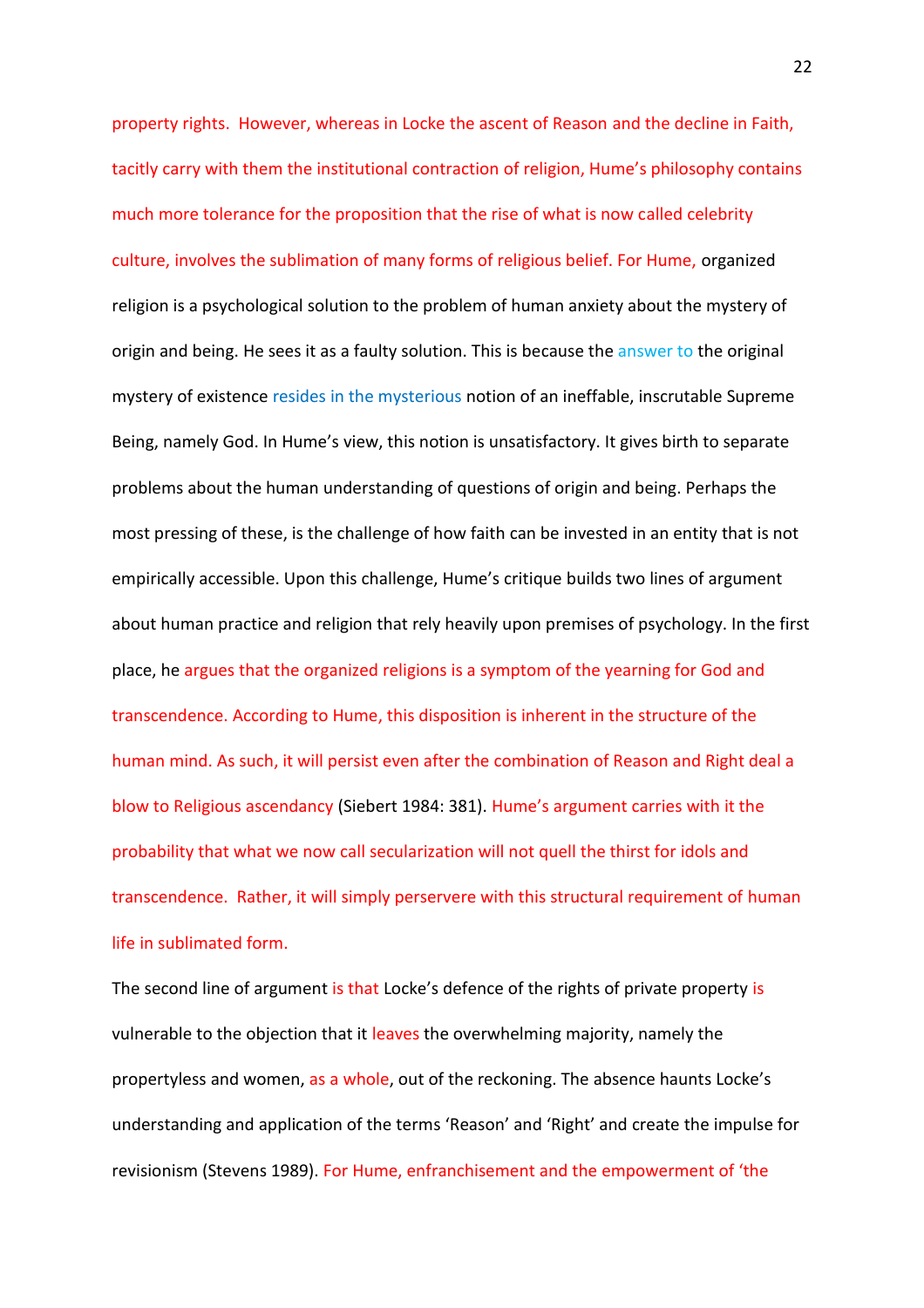People', is not just a gain for democracy. It also multiplies opportunities for private individuals, as things in themselves, whose actions must be respected as self determined and free, to rise to the fore in public culture. Hume's theory makes Idolatry as much a feature of the Age of Reason as Right and Justice. It is safe to say that Locke would have found 'Populist forms' of fame disagreeable. Hume was arguably more resigned to their manifestation on the grounds that it is the inevitable consequence of the defence of Natural Rights and private property.

Be that as it may be, by opening up the inclinations, wants, desires and fantasies of private property to public attention, Locke's philosophy unintentionally revised the relationship between personality and fame. The challenge of 'the moment' to the traditional conflation between fame and duration, was a gear-change in the popular understanding of the noteworthy personality. This way of looking at fame was combined with enormous transformations in the production, distribution and exchange of print culture (Raymond 1999). Together with other aspects in the development of the public sphere, these massively contributed to making the noteworthy personality immediately 'newsworthy'. It is worth ending by returning give a little more detail of the challenge that Locke's philosophy poses to the general view of historians today that celebrity is an eighteenth century phenomenon. The first use of the term is traced back to the mid-eighteenth century (Bell 2020: 45). It is in the writings of Charles Pinot Duclos and Samuel Johnson that Lilti finds the origins of the term (Lilti 2017: 92-102). Locke is absent in his book. Lilti's preference is to dwell upon  $18<sup>th</sup>$  century applications of the term. Of these he favours, the thought of Antoine Furetere who associated celebrity with the 'pomp' and 'magnificence' that derived from the precedents of Court Society; Julie de Lesinasse, who placed it on the same slate as notoriety; and Nicolas Chamfort, who appears to have anticipated Daniel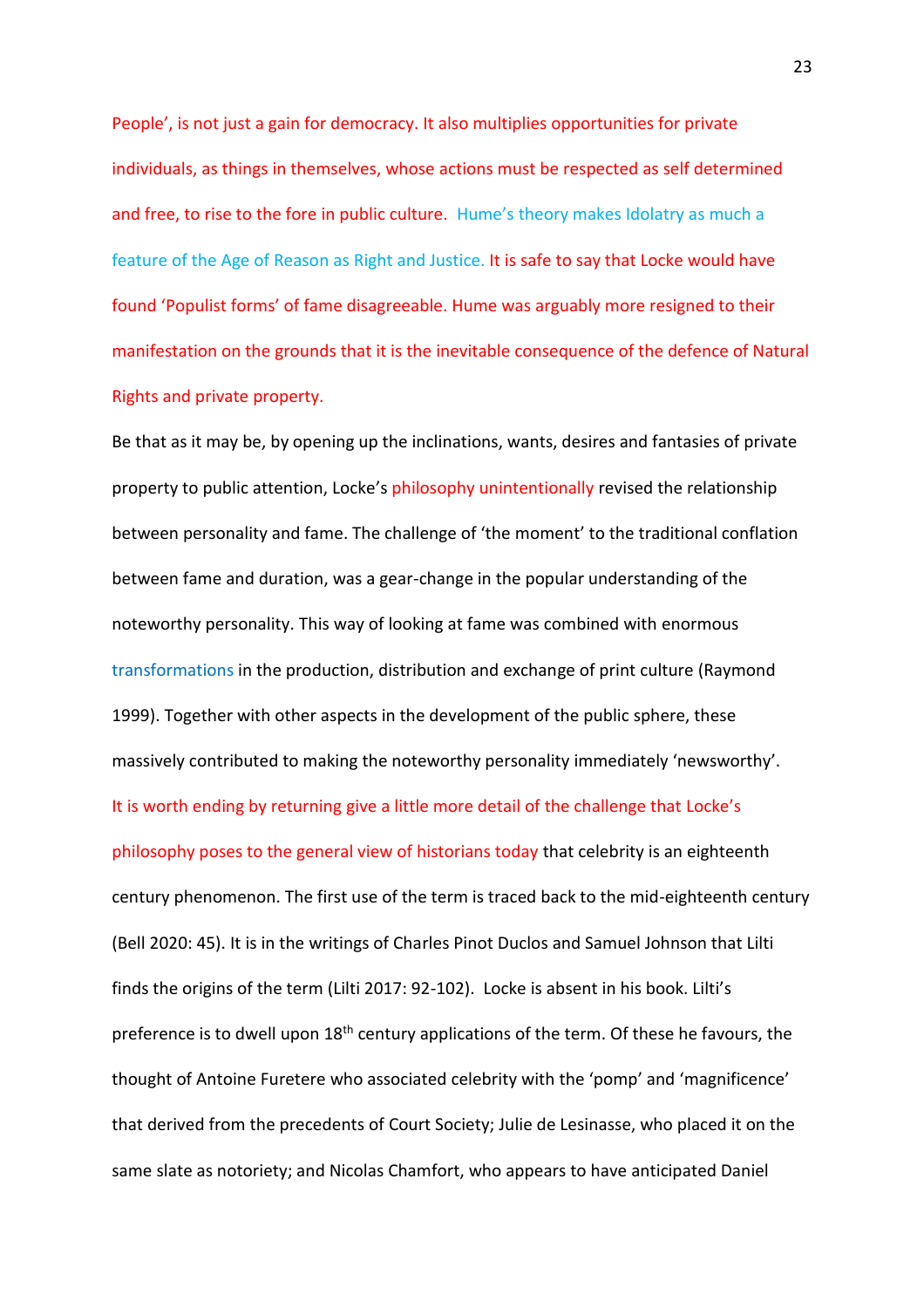Boorstin's work by nearly two centuries, for whom the term denotes artifice, inauthenticity and shallowness (Lilti 2017: 102-104; Boorstin 1992). Lilti follows Furetere in regarding the emergence of celebrity culture to be the product of the slippage of authority from the Crown and the Church. What a reading of Locke's writings shows is that the structural changes in society and psychology that were pre-requisites for celebrity existed nearly a full century before the term came into vogue. The contemporary public meaning of celebrity would have been impossible without the anterior defence of the legitimate experience and elements of personality, born in private property relations. There can be no public achieved celebrity without the legitimate justification of the private realm of life.

# References

- (1) The Glorious Revolution (1688) refers to the deposition of James II from the throne of England and his replacement by his daughter Mary and her Dutch husband William III. James II was deposed for attempting to reintroduce Papal jurisdiction to Britain.
- (2) Locke's writings are generally regarded to provide the philosophical foundation to Parliamentary democracy and the free market.
- (3) The defence of private property does not include provision for the freedom of the propertyless class. Locke was a man of his time in regarding private property to afford citizens with stakeholder status, since it is associated with wealth creation. As such, he deemed that private property merited influence in the government of the nation.
- (4) Charles I proclaimed the divine right of Kings as the basis for raising tax revenue and articulating the national interest.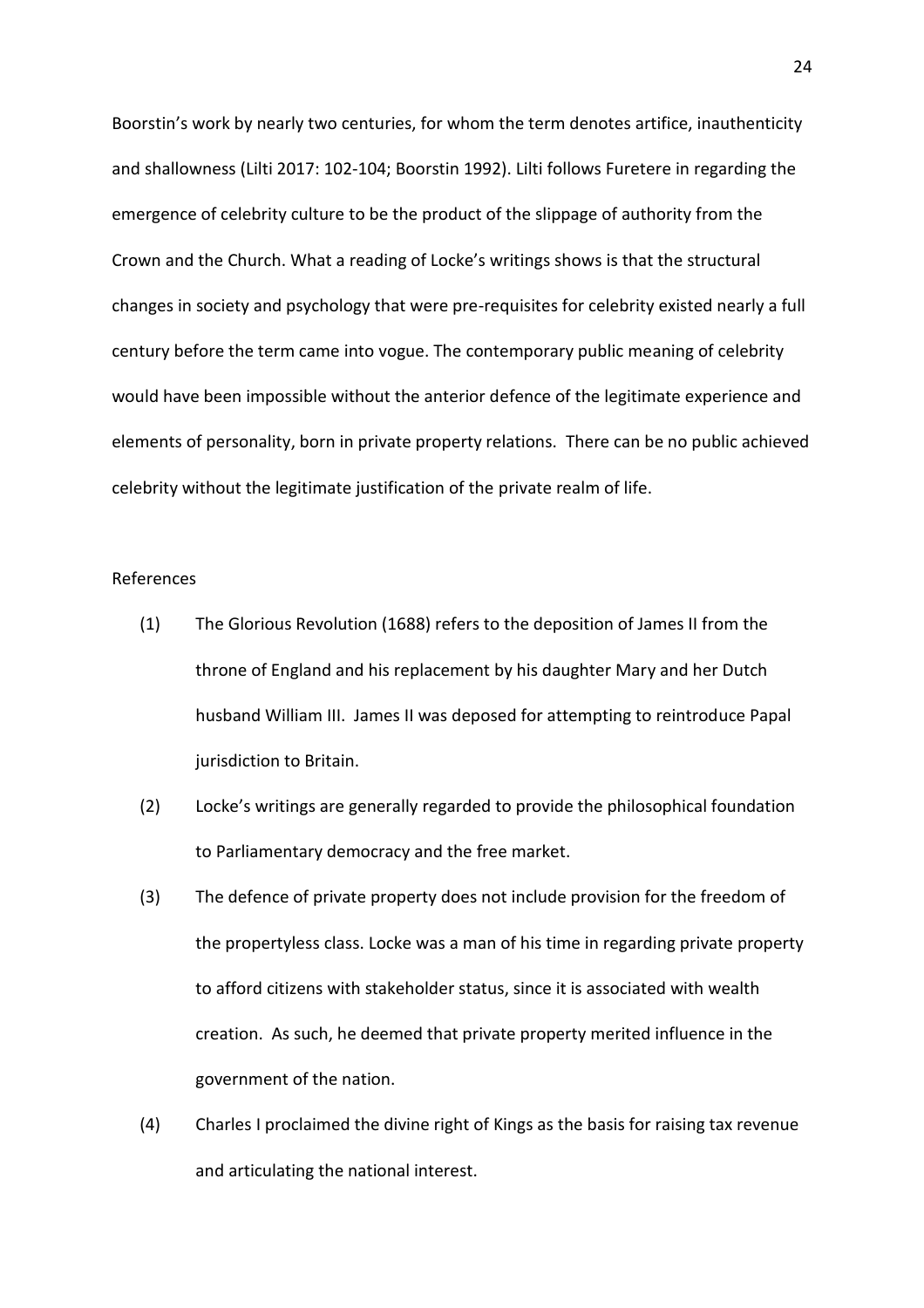(5) It was in no sense a peasant or working class revolution. Private property resisted developing a universal theory of human rights. However, it is fair to say that this theory is implicit in Locke's *Two Treatises.* 

# **Bibliography**

- Augustine, (2003) City of God, London, Penguin
- Augustine, (2020) Confessions, London, Penguin
- Barducci, M.(2008) 'Oliver Cromwell, European Historical Myth?'. The Seventeenth Century, 23(1): 54-71
- Bell, D. (2020) Men on Horseback: The Power of Charisma In the Age of Revooution, New York, Farrar, Strauss and Giroux

Bradley Thompson, C.'John Locke and the American Mind,'

(2019) American Political Thought, 8(4):

575-593

Braudy, L. (1997) The Frenzy of Renown, New York, Vintage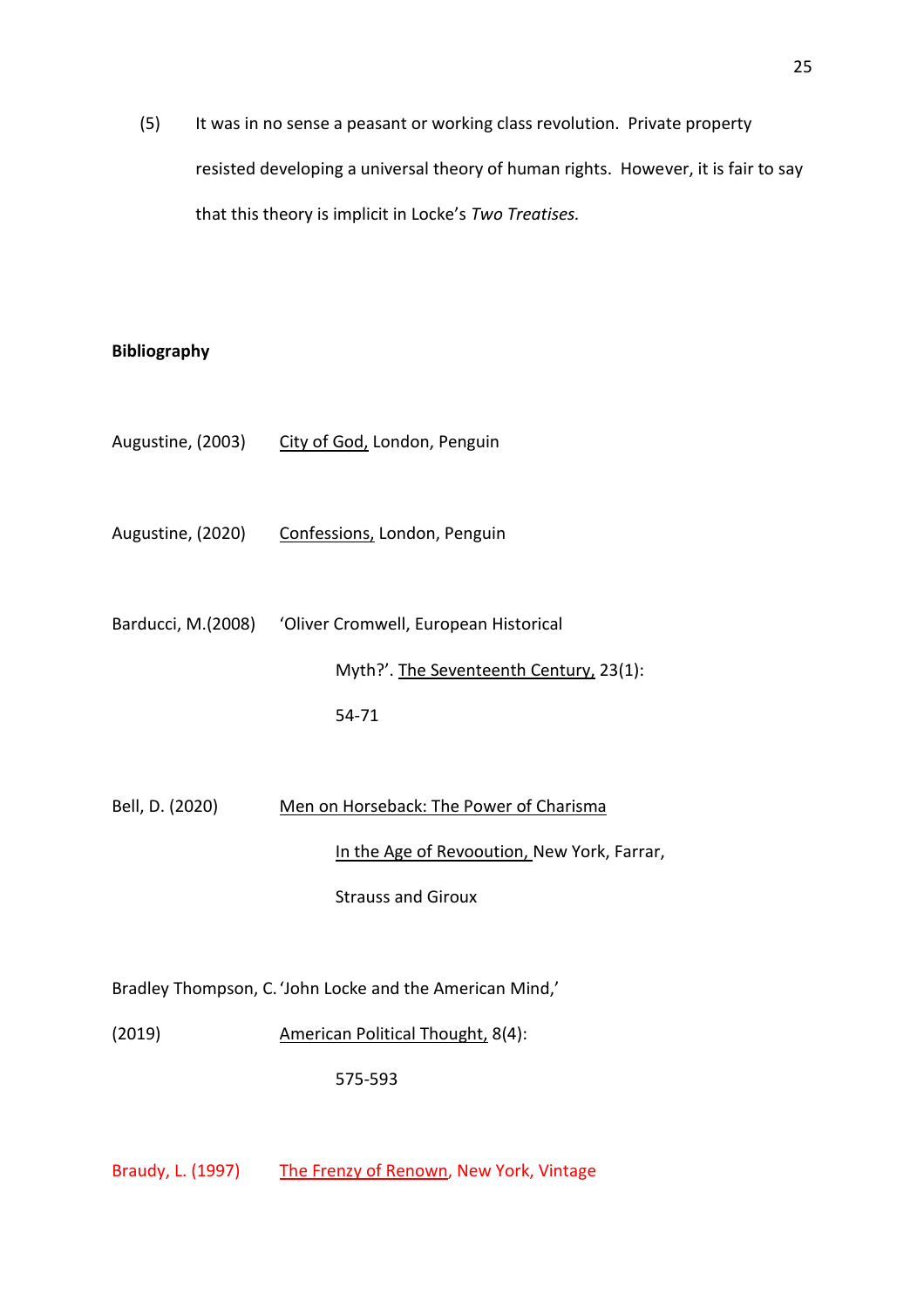| Brown, P. (1967) | Augustine of Hippo, London, Faber |
|------------------|-----------------------------------|
|------------------|-----------------------------------|

Cranston, M. (1957) John Locke: A Biography, London,

Longmans, Green and Co

Collins, J. (2020) In The Shadow of the Leviathan: John Locke and the Politics of Conscience, Cambridge, Cambridge University Press

- Coward, B. (2000) Oliver Cromwell, London, Routledge
- Davis, J.C. (2001) Oliver Cromwell, London, Bloomsbury
- Dunn, J. (1984) Locke, Oxford, OUP
- Elias, N. (1983) The Court Society, Oxford, Basil

# Blackwell

- Fitzgibbons, J. 'Hereditary Succession and the Cromwellian
- (2013) Protectorate: The Offer of the Crown

1128

Reconsidered,' The English Historical Review, 128(534)L 1095-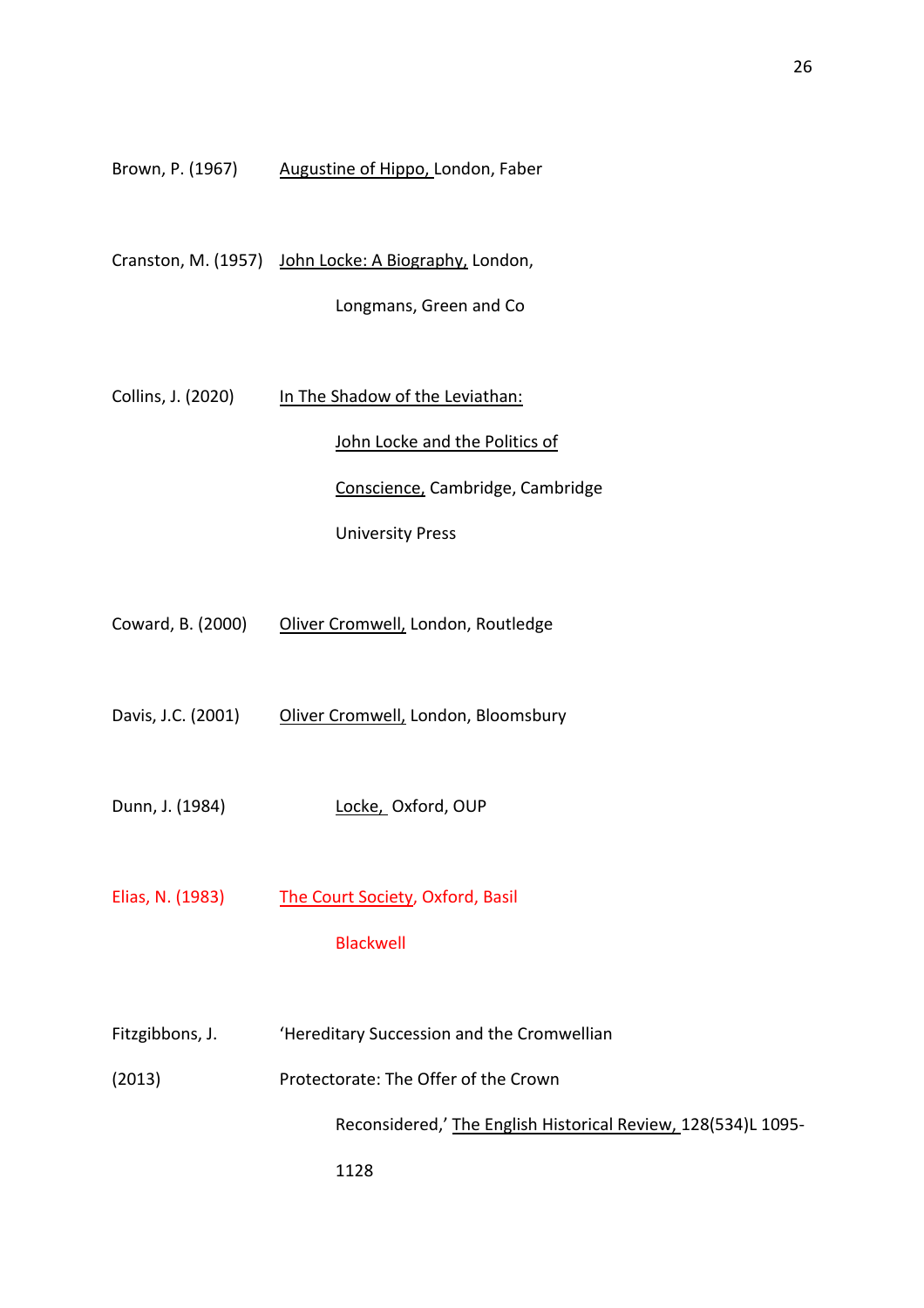Forster, G. (2005) John Locke's Politics of Moral

Consensus, Cambridge, Cambridge

University Press

Gamson, J. (2011) The Unwatched Life is Not Worth Living: The Elevation of the Ordinary in Celrbrity

Culture,' PMLA, 126(4): 1061-1069

Habermas, J. (1992) The Structural Transofrmation of the Public

Sphere, Cambridge, Polity

Harvey, D. (1989) The Condition of Postmodernity,

Oxford, Blackwell

Hegel, G.W.F. (1953) Reason in History: A General Introduction

To The Philosophy of History, New York,

Bobbs-Merrill

Hume, D. (1999) An Enquiry into Human Understanding,

Oxford, Oxford University Press

Hume, D. (2000) A Treatise of Human Nature, Oxford, Oxford

University Press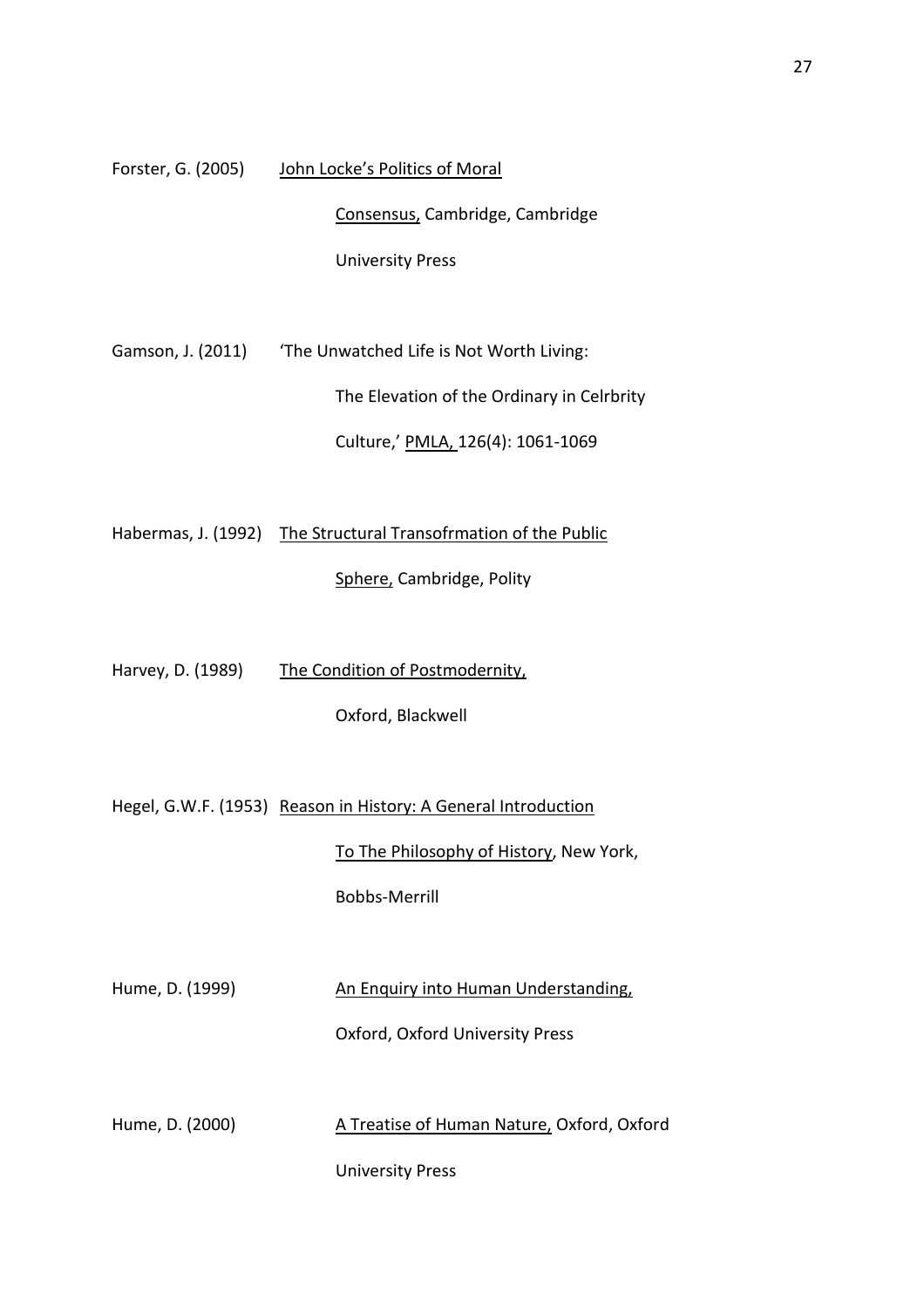| Hume, D. (2007) | Dialogues concerning Natural Religion, |  |
|-----------------|----------------------------------------|--|
|                 | Cambridge, Cambridge University Press  |  |

Huyler, J. (1995) Locke in America: The Moral Philosophy of The Founding Era, Lawrence, University of Kansas Press

| Kantorowicz, E. | The King's Two Bodies: A Study of Medieval |
|-----------------|--------------------------------------------|
|                 |                                            |
| (1957)          | Political Theology, Princeton, Princeton   |
|                 |                                            |
|                 | <b>University Press</b>                    |
|                 |                                            |

| Kramer, M. (2008) | John Locke Origins of Private Property,              |
|-------------------|------------------------------------------------------|
|                   | Cambridge, Cambridge University Press                |
|                   |                                                      |
| Lamprecht, S.P.   | (2020) The Moral and Political Philosophy of         |
|                   | John Locke, New York, Columbia University            |
|                   | Press                                                |
|                   |                                                      |
|                   | Langeluddecke, H. "I finde all men & my officers all |
| (2007)            | unwilling": The Collection of Ship                   |
|                   | Money, 1635-1640,' Journal of British                |
|                   |                                                      |

Studies, 46: 509-542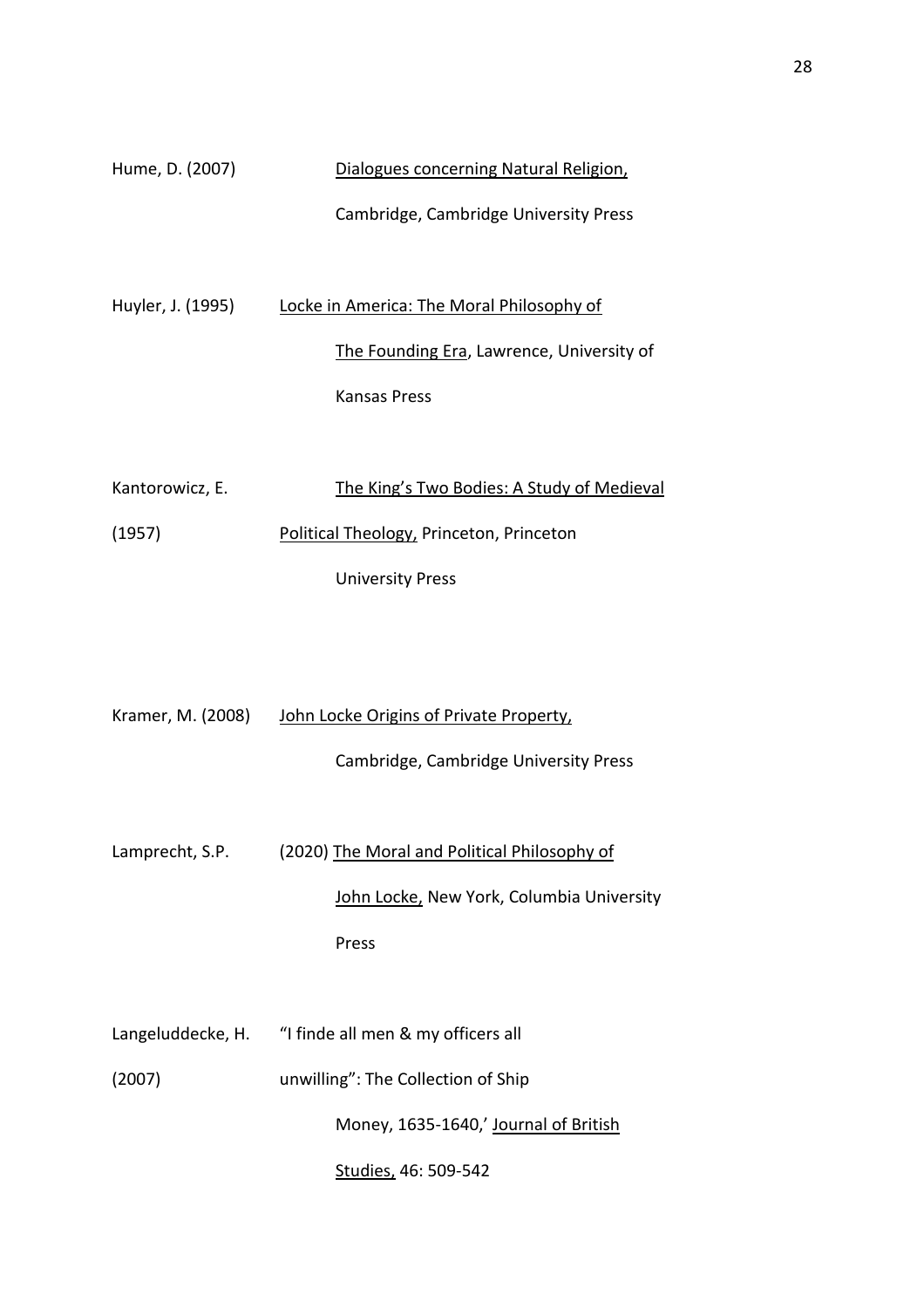# Lilti, A. (2017) The Invention of Celebrity, Cambridge,

Polity

| Locke, J. (1960)  | <b>Two Treatises of Government,</b>                     |
|-------------------|---------------------------------------------------------|
|                   | Cambridge, Cambridge University                         |
|                   | Press                                                   |
|                   |                                                         |
| Locke, J. (1975)  | An Essay Concerning Human Understanding,                |
|                   | Oxford, Clarendon                                       |
|                   |                                                         |
|                   | Longmore, P. (1988) The Invention of George Washington, |
|                   | Berkeley, University of California Press                |
|                   |                                                         |
| Macpherson, C.B.  | <b>The Political Theory of Possessive</b>               |
| (1964)            | Individualism, Oxford, Oxford University                |
|                   | <b>Press</b>                                            |
|                   |                                                         |
| Mendle, M. (1995) | Henry Parker and the English Civil War,                 |
|                   | Cambridge, Cambridge University Press                   |
|                   |                                                         |

Petrie, C. (1935) The Letters of King Charles I, London,

Cassell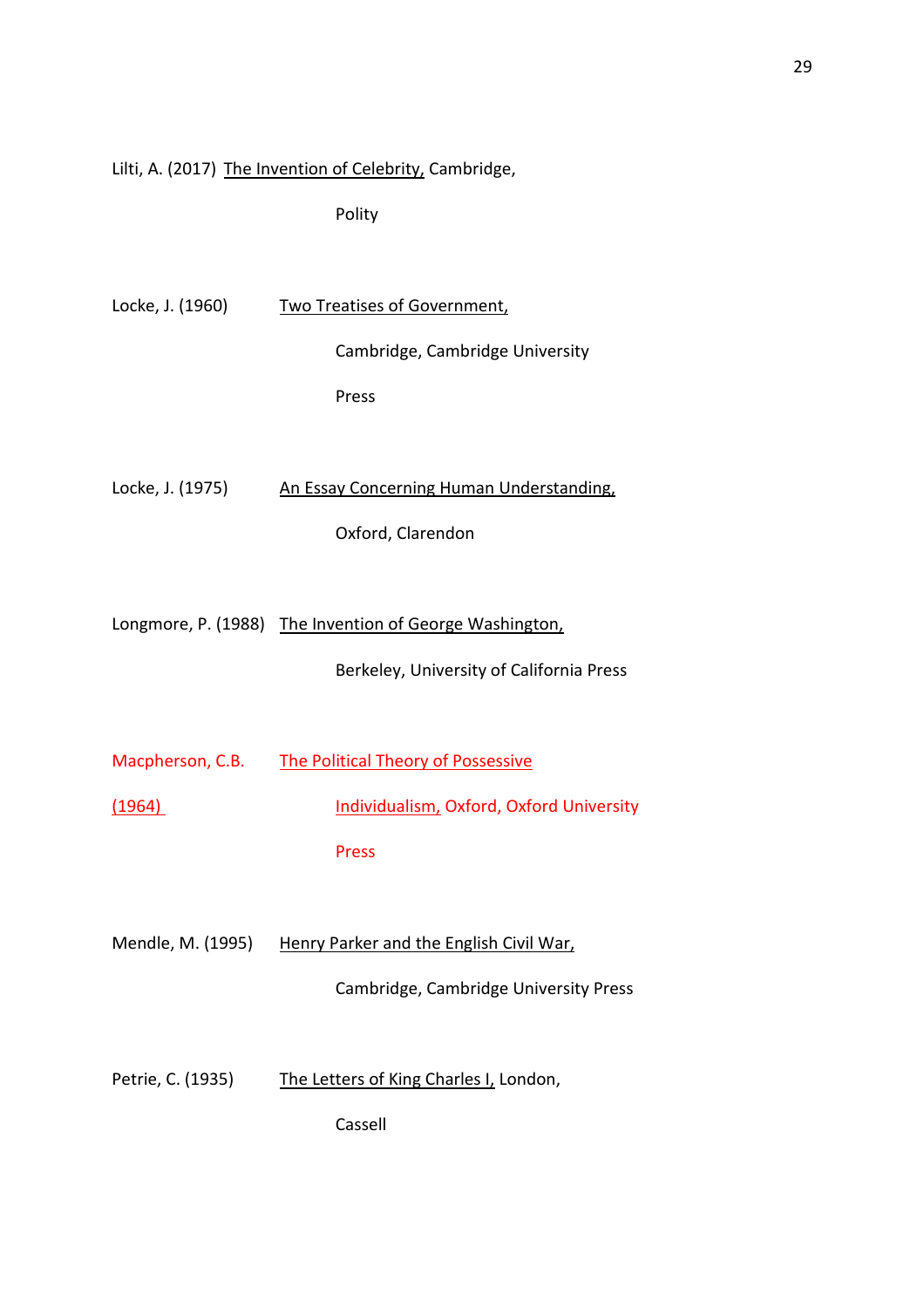|                    | Raymond, J.(1999) News, Newspapers and Society in Early   |
|--------------------|-----------------------------------------------------------|
|                    | Modern Britain, London, Routledge                         |
|                    |                                                           |
|                    | Ritgers, M. (2018) 'Marvell's double negatives: Oliver    |
|                    | Cromwell and "An Horation Ode"',                          |
|                    | ELH, 85(3): 631-667                                       |
|                    |                                                           |
| Roach, J. (2007)   | It, Ann Arbour, University of Michigan                    |
|                    | Press                                                     |
|                    |                                                           |
|                    | Sagredo, G. (1864) 'Relazione al Senato' (in) Berchet, G. |
|                    | Cromwell e la Repubblica di Venezia,                      |
|                    | Venice, Naratovitch                                       |
|                    |                                                           |
| Schouls, P. (1992) | Reasoned Freedom: John Locke and the                      |
|                    | Enlightenment, Ithaca, Cornell University                 |
|                    | Press                                                     |
|                    |                                                           |
|                    | Schochet, G.(1989) 'Radical Politics and Ashcraft's       |
|                    | Treatise on Locke,' Journal of                            |
|                    | History of Ideas, 50, (July/                              |
|                    | September): 491-510                                       |
|                    |                                                           |

Seliger, M. (2019) The Liberal Politics of John Locke,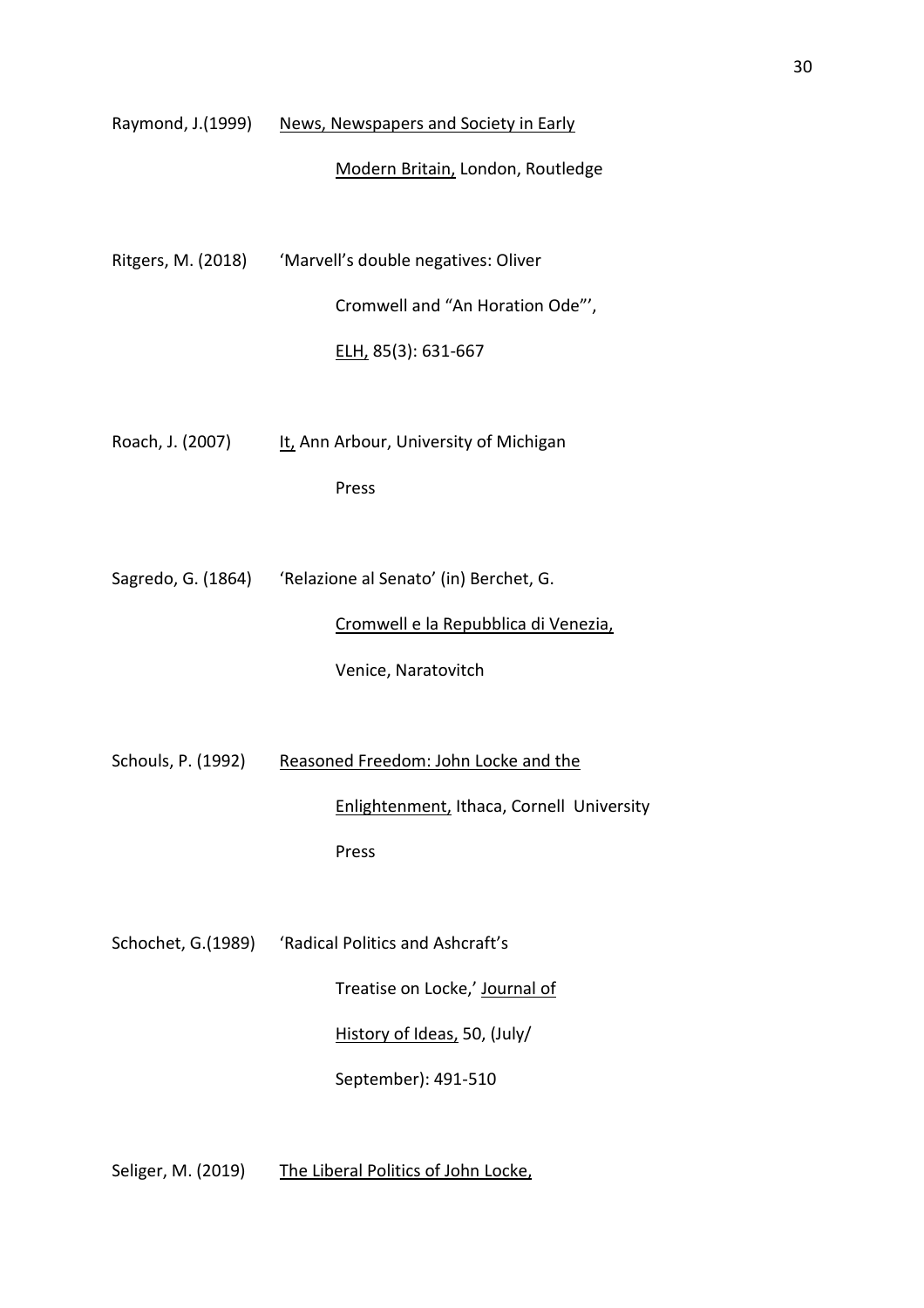## London, Routledge

Siebert, D. (1984) 'Hume on Idolatry and Incarnation,'

# The History of Ideas, 45(3): 379-396

Stevens, J. (1997) The Reasonableness of John Locke's Majority: Property Rights, Consent, and Resistance in the Second Treatise,'

Political Theory, 24: 424-463

Stevens, J. (2009) States Without Nations: Citizenship

For Mortals, New York, Columbia University

Press

Sternheimer, K. Celebrity Culture and the American Dream, New York, Routledge Ward, L. (2017) **Thomas Hobbes and John Locke on a Liberal** 

Right of Secession,' Political Research

Quarterly. 70(4): 876-888

Wick, W. (1982) George Washington, an American Icon,

DC, , Smithsonian Institute